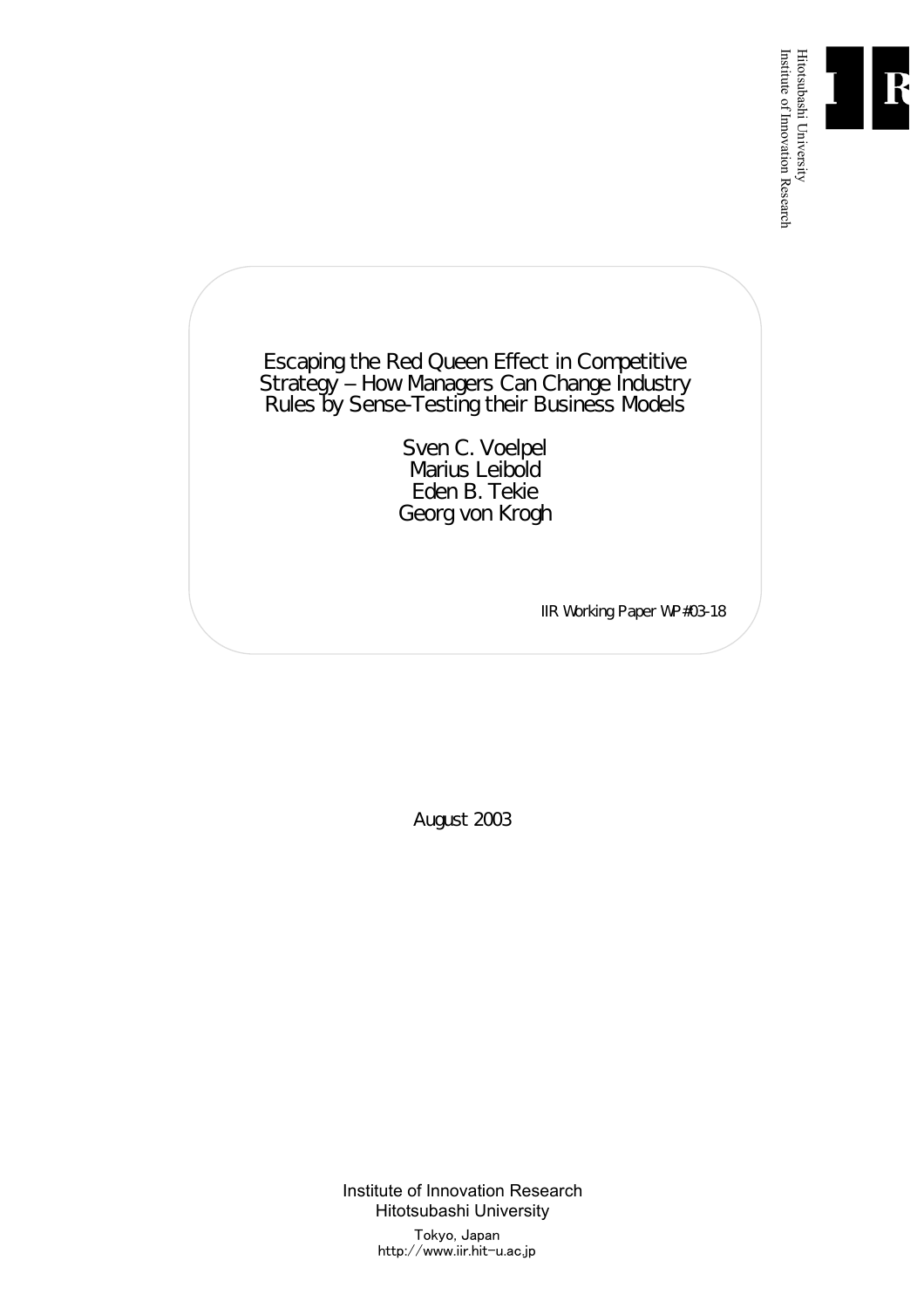# **Escaping the Red Queen Effect in Competitive Strategy – How Managers Can Change Industry Rules by Sense-Testing their Business Models**

Sven C. Voelpel Marius Leibold Eden B. Tekie Georg von Krogh

August 2003

WP#03-18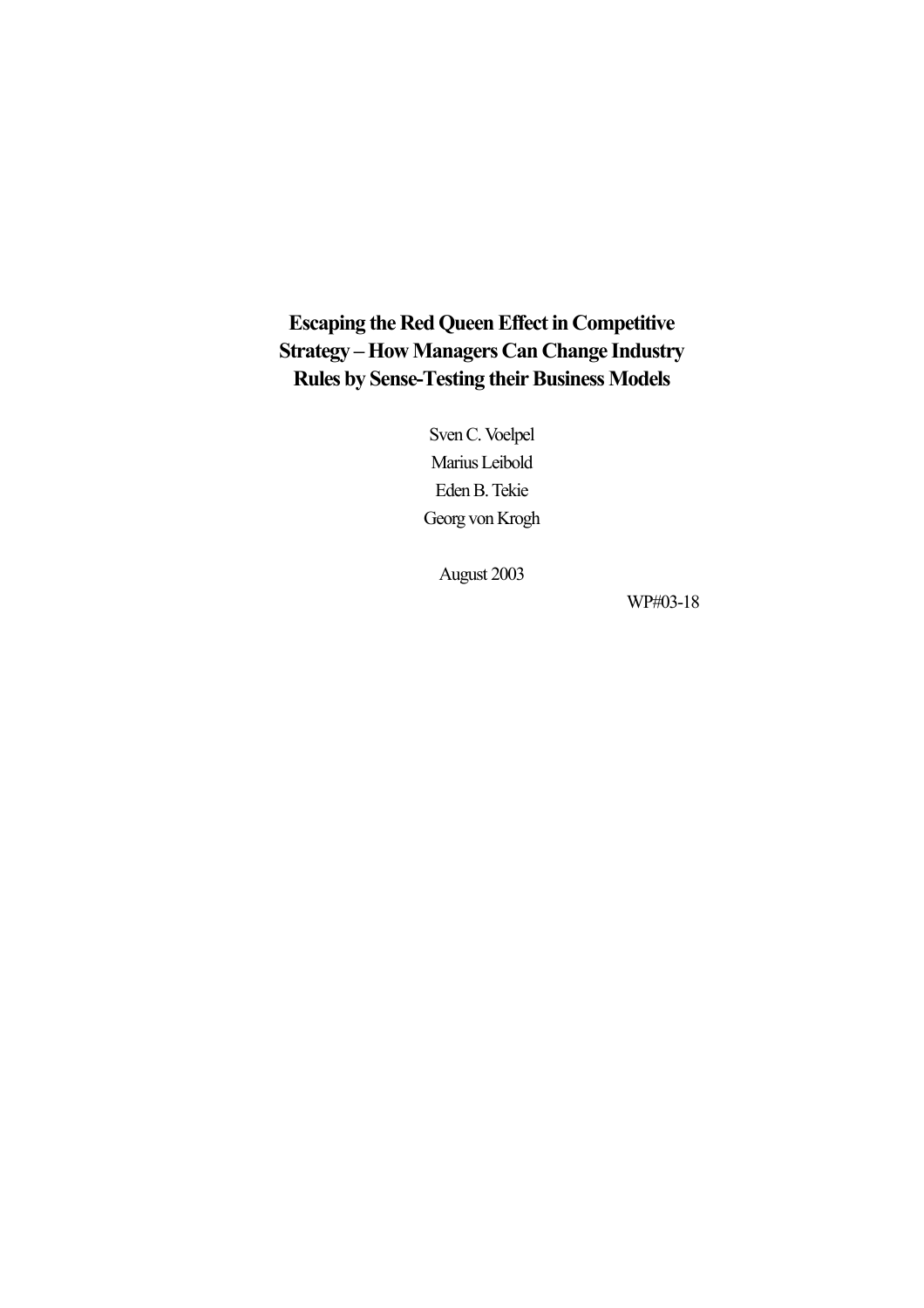# **Escaping the Red Queen Effect in Competitive Strategy – How Managers Can Change Industry Rules by Sense-Testing their Business Models**

by

**Sven C. Voelpel**  Harvard Business School Soldiers Field Boston, MA 02163, USA svoelpel@fas.harvard.edu

**Marius Leibold**  University of Stellenbosch Private Bag X1 7601 Matieland, South Africa ml@sun.ac.za

**Eden B. Tekie**  University of Stellenbosch Private Bag X1 7601 Matieland, South Africa et@sun.ac.za

**Georg von Krogh**  University of St. Gallen Dufourstr. 48 Ch-9010 St. Gallen, Switzerland Georg.vonkrogh@unisg.ch

August 30, 2003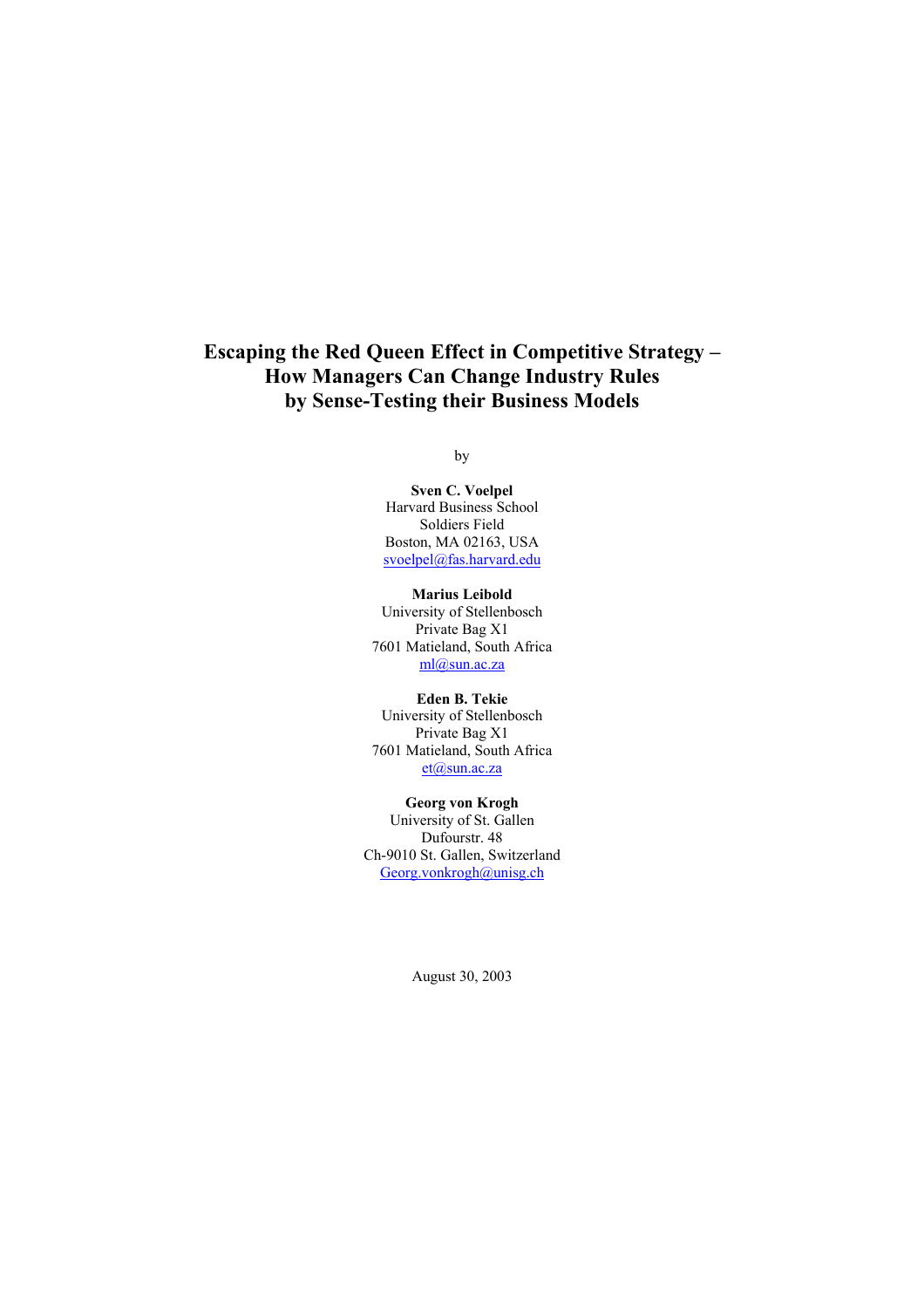# **ESCAPING THE RED QUEEN EFFECT IN COMPETITIVE STRATEGY - How managers can change industry rules by**  *sense-testing* **their business models**

*By Sven Völpel, Marius Leibold, Eden Tekie and Georg von Krogh1*

*How can smart managers change industry rules and thereby escape the straitjacket of solely improving efficiency and facing direct competition? By applying a sense-testing tool in business model thinking and its reinvention.* 

## **Rationale of the Article**

**Most business models are based on traditional ways of strategy formulation and implementation, leading to incremental and not disruptive change in the nature of business and industry practices. The 'red queen effect' refers to the red queen's advice in Lewis Carroll's** *Through the Looking Glass* **in which she says that to stay in (competitive) place you have to run very, very hard and to get anywhere you have to run even harder. In today's knowledge and mobile environments we know that businesses cannot survive by just running harder, but especially by running different and 'smarter' than competitors. The article suggests a sense-testing tool for managers to enable disruptive innovation of business models, through corporate examples and case study evidence.**

l

<sup>1</sup> **Sven C. Völpel** is a Professor and Visiting Fellow at Harvard Business School and Graduate School of Arts and Sciences, Harvard University. **Marius Leibold** is Professor in Strategic International Management at Stellenbosch University, South Africa, and Professor of Strategy at Business School Netherlands International. **Eden B. Tekie** is a senior research fellow at the Department of Business Management, Stellenbosch University, South Africa. **Georg von Krogh** is professor of management and director of the Institute of Management, and cofounder of the research center KnowledgeSource, at the University of St. Gallen in Switzerland. Contact the authors at  $\frac{\text{svo}(\hat{a}\text{fsa},\text{harvard.edu},\text{ml@sun.ac.za},\text{et@sun.ac.za},\text{and}}{\text{tot@sun.ac.za}}$ georg.vonkrogh@unisg.ch.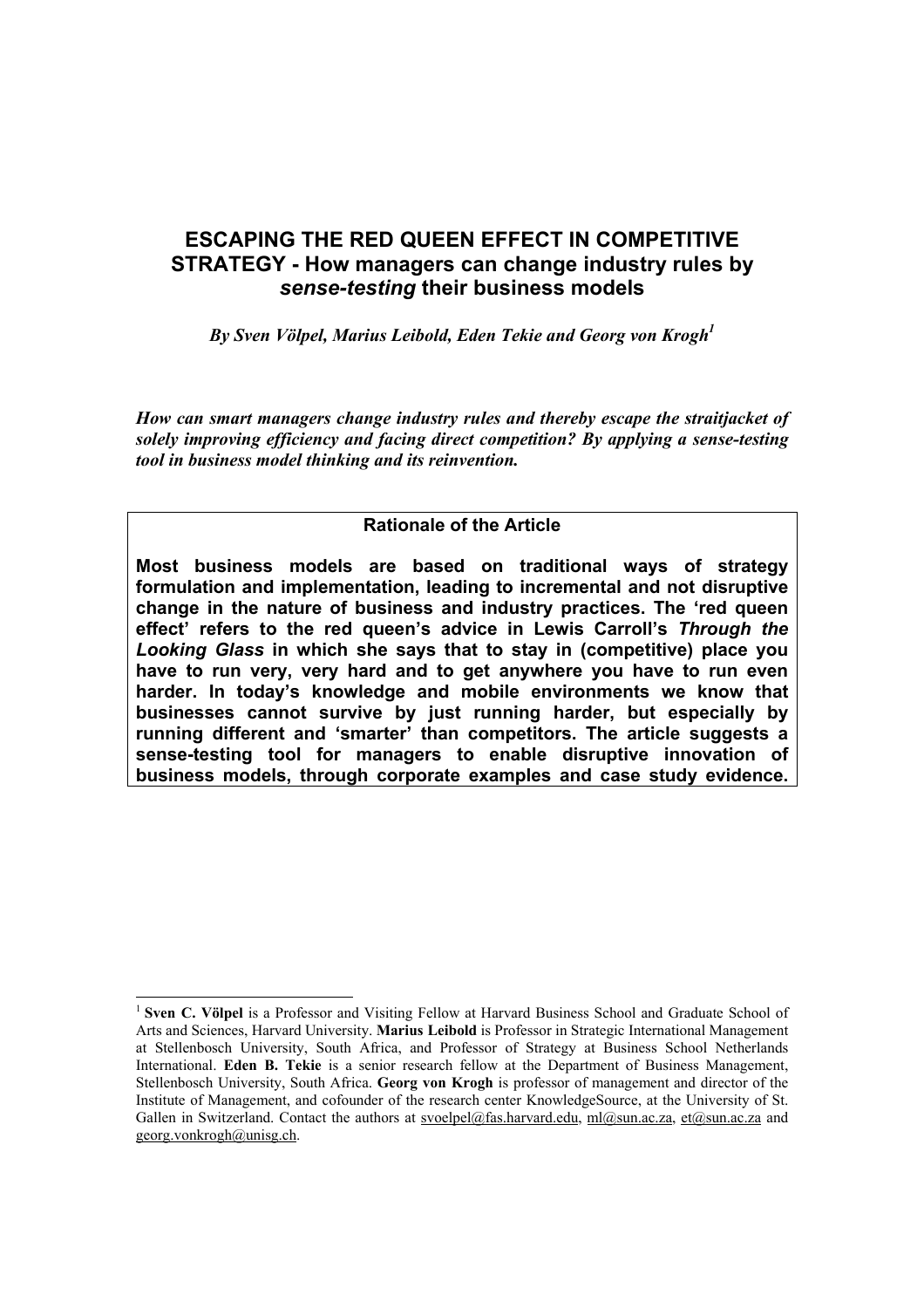# **1. Introduction**

Despite increasingly fierce competitive landscapes, most managers assume that costcutting and other forms of improving efficiency will help them to counter direct competitiveness challenges. Thus, their first reaction to discontinuous competition is to "work harder", when what they need to do is "work differently". Several observers have commented that even though many companies work harder to improve themselves in increasingly competitive environments, results improve slowly or not at all.<sup>i</sup> This is a characteristic situation described as the "Red Oueen effect".<sup>ii</sup> It is a "comfort trap" where "running harder" is easier to do, it is of an analytic-benchmark nature, it shows short-term success and is less risky in the near horizon, but ultimately holds long-term downfall.

Soon after 1995, Encyclopaedia Britannica, once regarded as the world's most comprehensive and authoritative encyclopaedia with the most aggressive and successful direct sales forces, was swiftly relegated to being sold at less than half of its book value. All this despite focusing on traditional key success factors, established core competencies, and working harder and harder, as if in response to competition from a traditional counterpart, rather than working different by responding to competition from a new rival – the CD-ROM. In less than five years, one of the greatest brand names in the Englishspeaking world, with a heritage of more than 200 years, was nearly destroyed by an inexpensive, plastic disk.<sup>iii</sup>

In contrast, despite scepticism about the sustainable competitive advantage of the espresso-bar concept, Starbucks, in only 11 years, enjoyed phenomenal growth and became one of the great retailing success stories of recent history by making exceptional coffee drinks, selling dark-roasted aromatic coffee beans, and trendy coffee-making equipment. The Starbucks brand is now regarded as one of the best known and strongest brand names in America, and the company has firmly established itself as the dominant retailer, roaster, and brand leader of speciality coffee in North America.<sup>iv</sup>

Why did Encyclopaedia Britannica fail while Starbucks succeeded? Our research over more than nine years has revealed the underlying principles. In hard times, most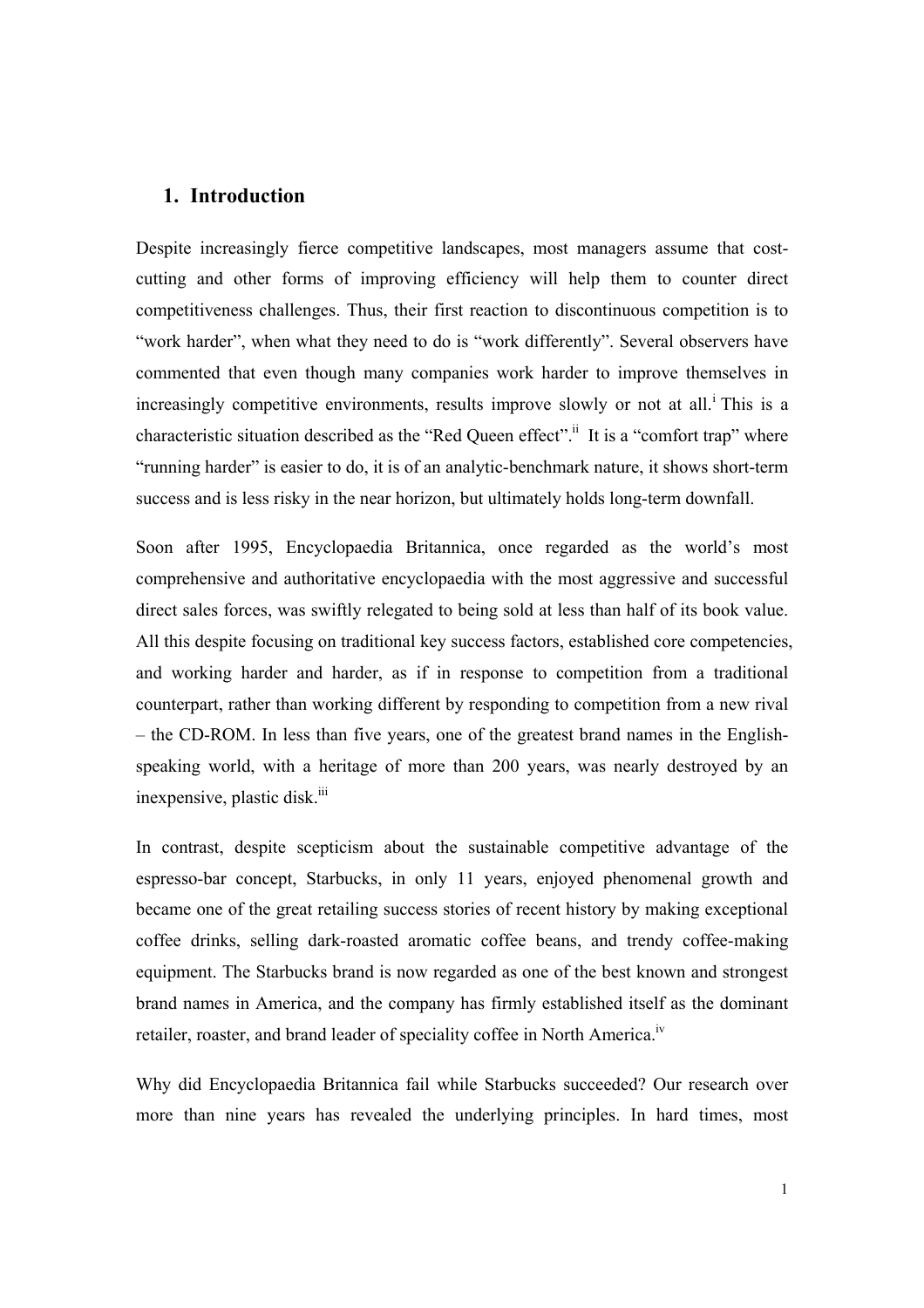companies fail because managers and executives focus on only squeezing out efficiencies and working harder while our research revealed that, especially in a discontinuous (fastchanging, disruptive) environment, managers ensure survival or even prosperity if they work different with their business model. But how can they accomplish this? Companies need to *change industry rules* (the accepted way of doing business in the industry) by fundamentally questioning industry orthodoxy of conforming to useful but outdated traditional practices, lessons and experience.

The Red Queen effect is a situation where a company facing competition is more likely to improve its current practices in order to adapt to the changing competitive environment. However, in the current era of discontinuous change, solely achieving this will lead to poor performance while rivals that offer new customer value propositions by continuously changing their business models, thereby bucking industry rules, keep one step ahead of the competition.

This article describes the charms and traps of the "Red Queen" in the conventional way of analysing business strategy, and contrasts it with business model thinking and strategy reinvention. Finally, this paper provides a practical *sense-testing* tool for developing, evaluating, and adapting new business models.

# **2. Why Traditional Ways of Analyzing and Deciding on Business Strategy Lead mainly to Incremental Change and "Comfort Traps"**

The conventional process of environmental analysis, generating strategy options, formulating and implementing strategy, and gearing for contingencies, encourages businesses to adjust to the future they anticipate rather than proactively reshaping and building the future they aspire. In such a way, formal planning hinders organizational changes by promoting strategies that are repetitions of the past or copied from others in the industry. This is an illustration of strategies converging and clustering around a certain "industry orthodoxy", or generally accepted industry norms for doing business.<sup>v</sup>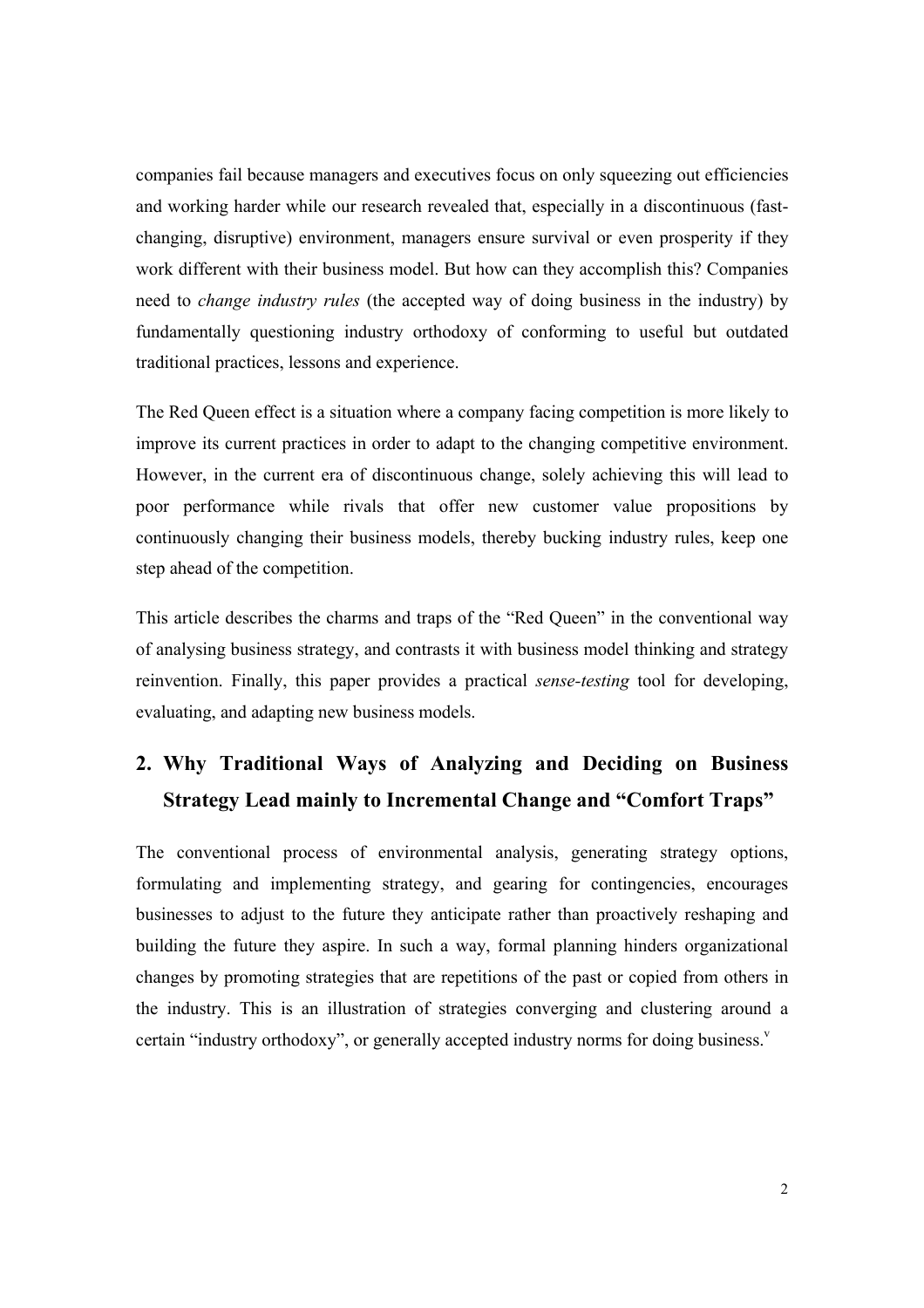### **Relative Stable Industry Conditions of the Past Era's**

Traditional approaches are useful for generating strategies for businesses experiencing low levels of uncertainty. But such environmental stability of the industrial era has been replaced by major discontinuities that have essentially altered many existing industry structures, resulting in radically shortened life cycles of products/services and strategies. As a result, conforming to defined internal and industry boundaries may cause a company to ignore opportunities and threats arising in an interconnected, knowledge-intensive competitive environment.

Overall, traditional approaches to strategy-making are inconsistent and inappropriate with the discontinuities that have taken place - and are taking place - in the business environment. These approaches discount the voice of the people in the company who deal with the daily business, and restrain the organization's speed, flexibility and responsiveness due to focus on analysing a static present situation and predicting the future. Conventional approaches to strategic management might be suitable and adequate during stable industry conditions, but such constant and continuous state of the environment is exceptional in the present time where survival and sustainable competitive advantage comes from thinking radically and by changing the rules of the organization and/or industry.

#### **The Impact of Greater Discontinuities**

The new era of the knowledge economy and mobile society has resulted in industry structures that are fundamentally different from traditional ones and challenge the competitive advantages that depended on such structures. vi Analytic approaches, therefore, should complement the proactive and creative standpoint needed to overcome the competitive pressures arising from the radical changes taking place in the business environment. Employing industry systemic review as an ongoing process and integral part of "revolutionary thinking" can enable organizations to create innovative and successful disruptive strategies.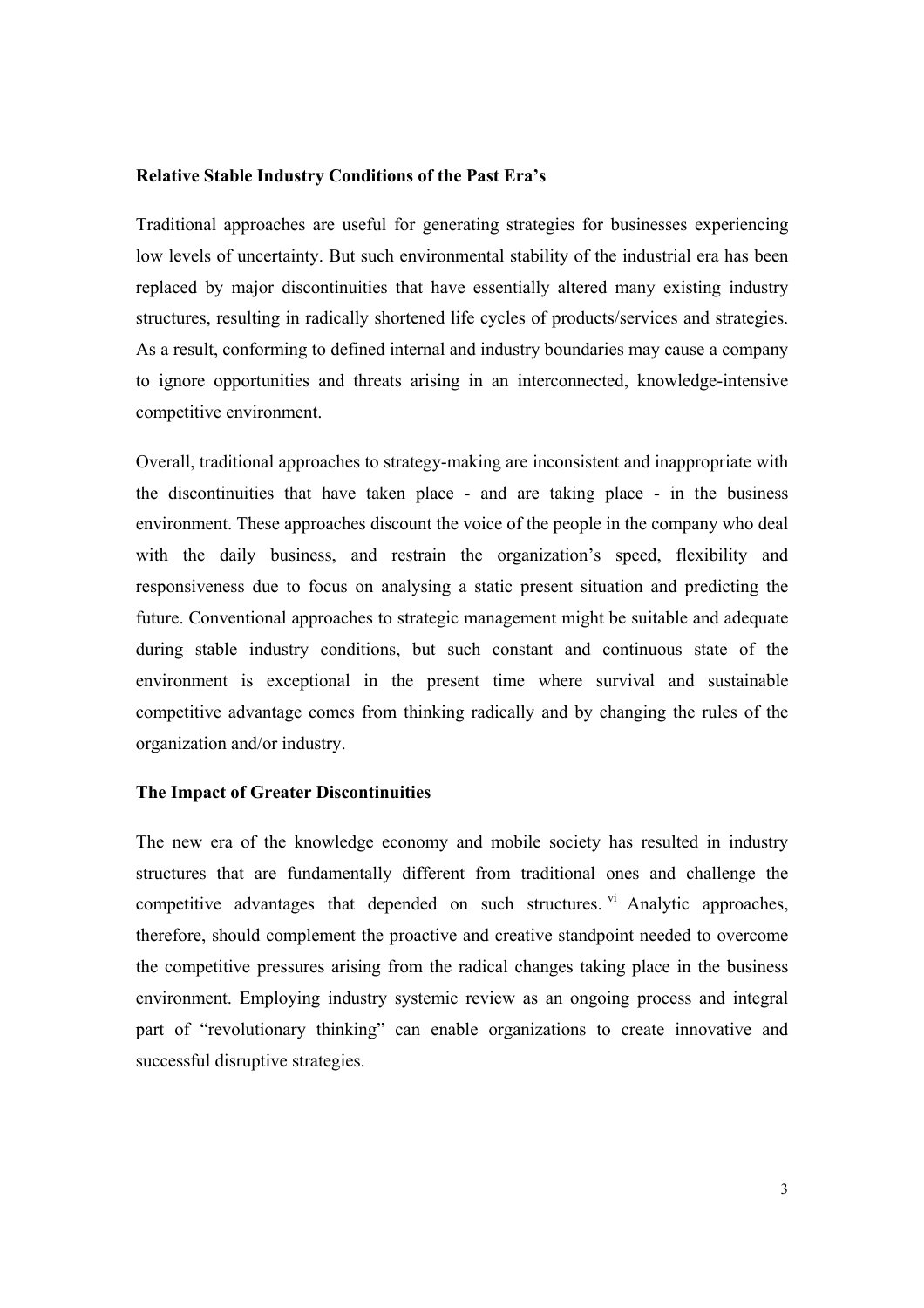It is important to note that companies should not have a focus on singular strategies, as the traditional approach has been fond to do. As already mentioned, it is difficult to predict the business landscape because of the diversity and complexity in the increasingly turbulent environment. Consequently, managers should continuously exploit new opportunities through innovation and experimentation, seeing that the environment and competitors' strategies constantly change. Having a set of multiple and diverse "robust adaptive" strategies will provide companies to have the flexibility they need to choose from a variety of options destined to keep them one step ahead of the competition.<sup>vii</sup>

### **The Need for Holistic Thinking in Today's World**

Successful businesses are those that evolve rapidly and effectively. Yet innovative businesses have to attract resources, bringing in together capital, partners, suppliers, and customers to create cooperative networks. Accordingly, a company should not be viewed as a member of a single industry but as part of a "business ecosystem" that operates across a variety of industries. This implies that in a business ecosystem, companies work both cooperatively and competitively to generate new products, satisfy customer needs, and incorporate future innovations.<sup>viii</sup>

The competitive landscape is constantly shifting as a result of competitive or collaborative moves. The shape and movement of this landscape therefore depends on the actions of an organization and those of the other organizations with which it interacts. This implies that single moves can be ineffectual without proactive participation of those other organizations in a company's business system. This is when co-evolution, in the broader context of industry ecosystem activities, takes place. Business organizations coevolve competitively and collaboratively by adapting to and co-shaping their environments, either by reacting to new business models or by proactively creating them ix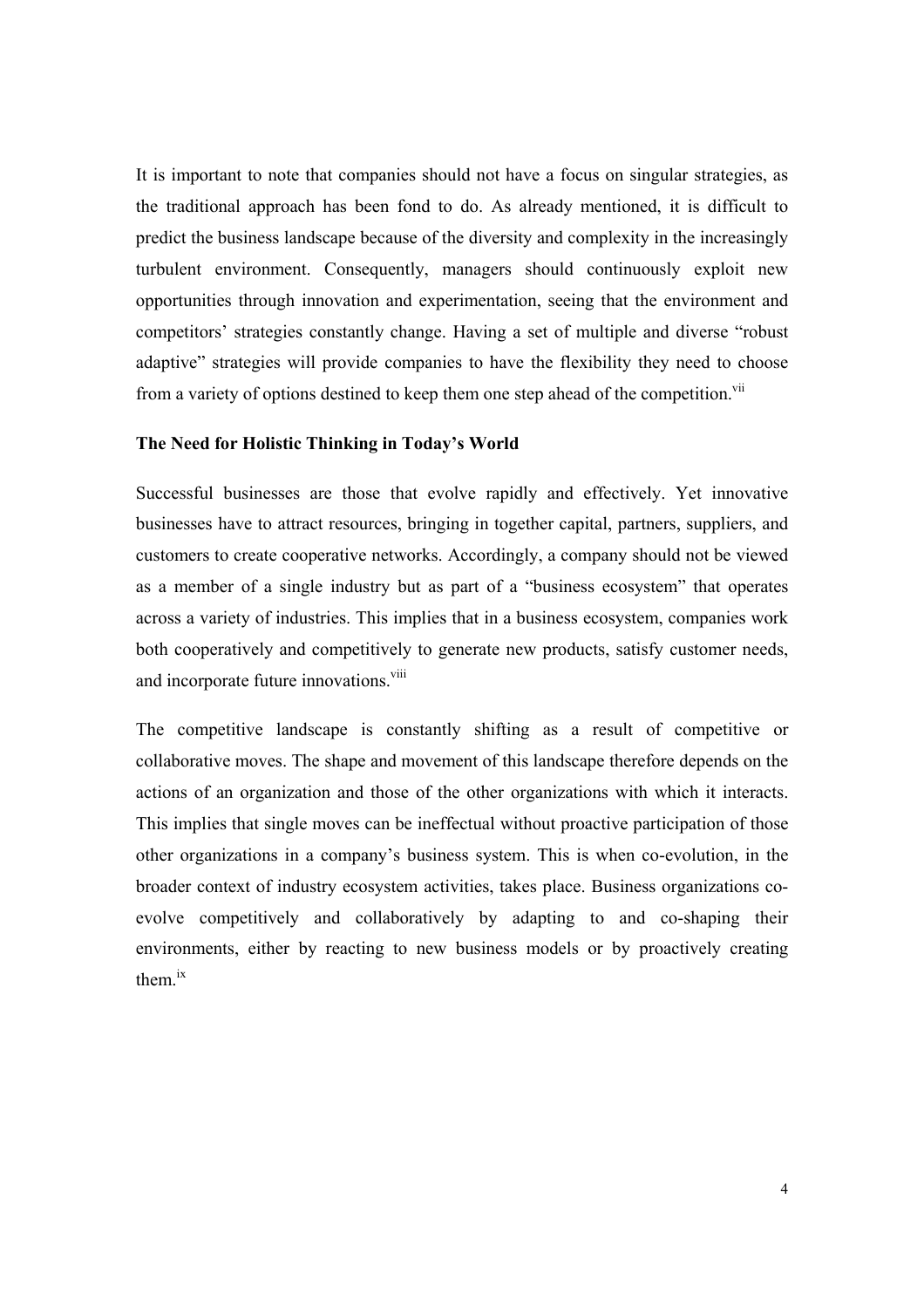# **3. The Attractiveness and Comfort Trap of the Red Queen Effect in Formulating Business Strategy**

A company facing competition is likely to initiate a search for ways to improve its performance. Often, this search results in learning that is likely to increase the company's competitive strength, which in turn prompts learning in its rivals – consequently making rivals stronger competitors and thus again triggering learning (search for improvements) in the first company. In this way, organizations learn over time as a response to competition, which in turn intensifies competition in a self-reinforcing process. $^x$ 

The "Red Queen" effect could have positive and negative impacts, or consequences.<sup>xi</sup> Through an incremental but constant and self-reinforcing process, a company gains longterm advantages, especially of strategic capabilities and enhanced performance, and increases its resilience in the face of direct competition and gain more in competitive experience. However, organizations could face two major constraints because of the "Red Queen" practice. Firstly, organizations are constrained by their history, i.e. lessons learned in the past. Organizations tend to respond to new developments using norms that were learned under previous and different environmental condition, hindering their performance by doing precisely what worked well under different circumstances. The second constraint is when organizations are facing a group of rivals that do not share the organization's co-evolutionary history – history adapted from competition with others. This prevents some forms of adaptation to its new rivals. Similarly, trying to adapt to new (indirect) rivals may require major alterations in responses to its earlier (direct) rivals.

Another important point is that after the emergence of a fundamental innovation, people/organizations experiment with radical modifications to find ways to improve it. As better methods or ways are found, it becomes increasingly harder to make further improvements, so variations become more modest. Consequently, growth in that sector slows down and markets become saturated.<sup>xii</sup>

Therefore, "Red Queen" thinking and practices can be detrimental under conditions such as: new rivals entering a market (thereby increasing the variance in an organization's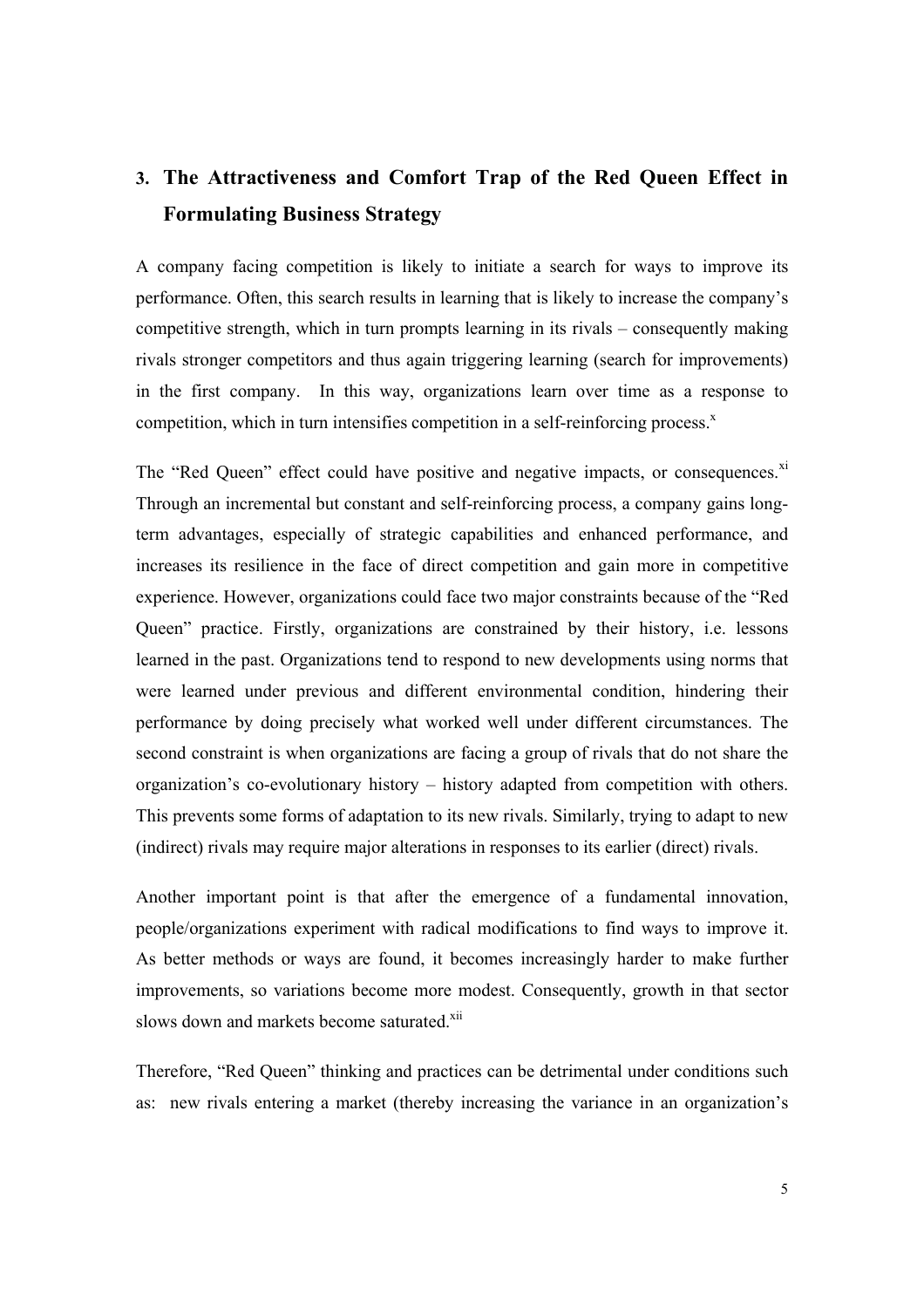competitive experience); limitations in improvement/modification (the rate of finding improvements considerably slows as "peaks" of fitness are attained); and intense head-tohead competition (rivals have likewise adapted and become stronger competitors).

### **The Red Queen Effect as a Comfort Trap**

In spite of discontinuity in the business environment, many companies (especially established ones) find it difficult to let go of industry orthodoxy, i.e. discarding conventional beliefs and established ways of doing business. In such situations, companies find themselves trapped in a "catch-22" of solely improving themselves rather changing the "rules of the game". While established (incumbent) companies struggle with improving efficiencies, (mainly) upstarts and new entrants to an industry capture their bulk of the customer base and niche of the existing (or new) market.

A classic example of a company wedged in such a trap was Encyclopaedia Britannica. From being regarded as the world's most comprehensive and authoritative encyclopaedia in the early 1990's, with the industry's most efficient and successful direct sales force, it was swiftly relegated to being sold at less than half of its book value. And all this due to not competition from a traditional counterpart but a new rival – the  $CD-ROM$ .<sup>xiii</sup> Another example is the MP3 phenomenon that has changed the record industry. As a freely available technical standard for the compression and transmission of digital audio, it was suddenly possible to download entire collection of pirated music and albums through the Internet. This cost the music industry in billion of dollars, and no matter how the recording industry scrambled to be in control again, the rules of the game had already been irrevocably changed.<sup>xiv</sup> Sears, Roebuck & Co., once one of the world's largest organizations and America's leading retailer, is another instance of a company unable to respond early to the threats posed by discount department stores such as Wal-Mart, K-Mart, and Toys-R-Us. Sears was in the catalogue business (thereby extensively ignoring online business for a long time) and had drifted to a condition of denial and complacency reactions of "too small to worry about" or "not a problem in my region". It was too little too late by the time Sears included Wal-Mart and others among its competitor benchmarks<sup>xv</sup>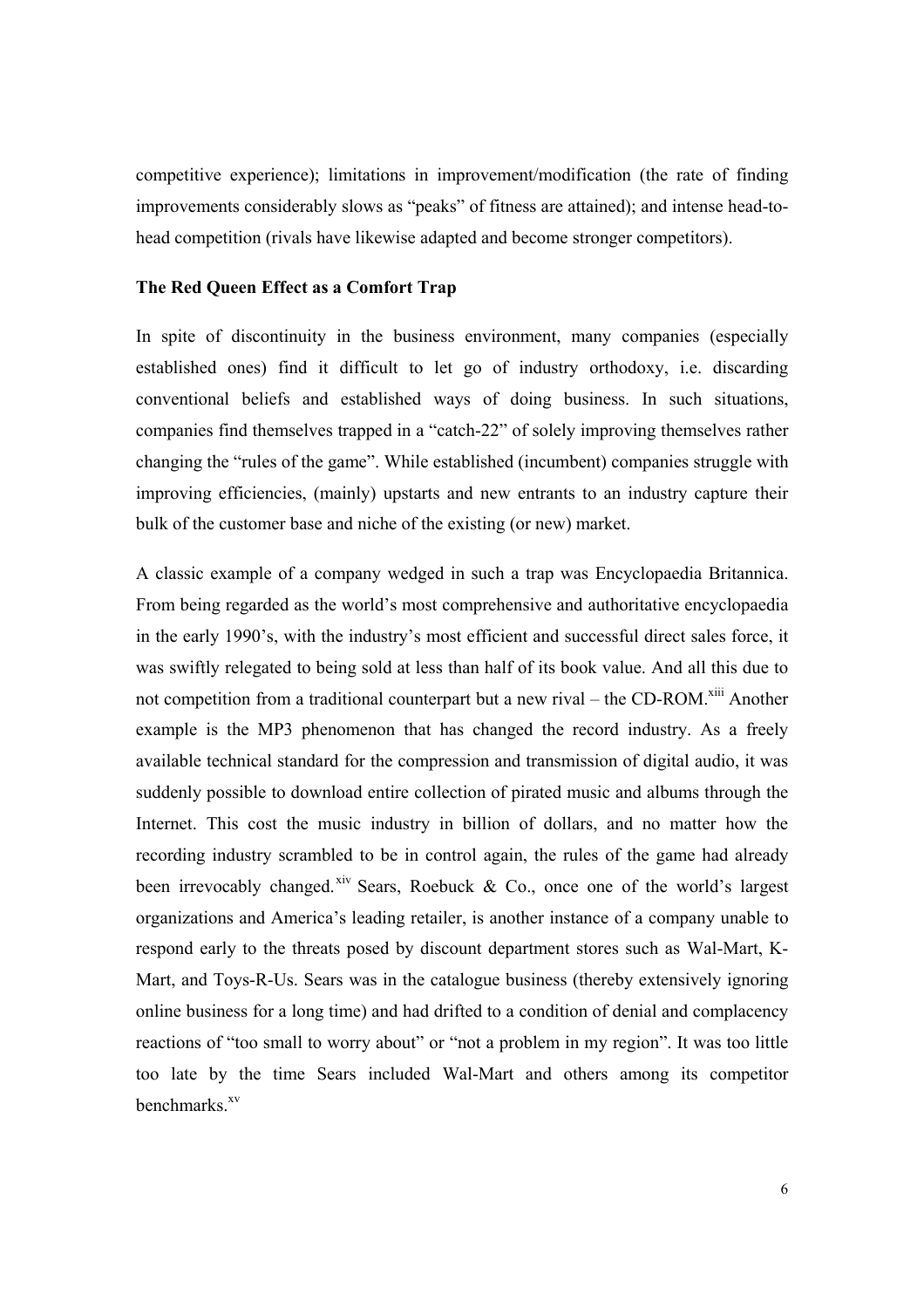The above examples demonstrate situations where established companies failed to properly respond not only to technological changes, but also to competitors and customers that at the time seemed apparently irrelevant to their respective businesses. It is not easy for companies to pre-emptively "cannibalize" or destroy still profitable business and cut off long-term relationships with their suppliers and customers -- Christensen's well known "innovator's dilemma".<sup>xvi</sup> Nevertheless, it is a dilemma organizations must address for their continued sustainability and long-term performance.

Hence, for companies locked in a "Red Queen" race, involving a head-to-head competitive pack, sustainable competitive advantage comes to those who move beyond improving efficiencies/performance to radically changing their business models to stay ahead. Critical questions that arise are: How exactly do companies and smart managers successfully change industry rules? Does it always make sense for a company to break the rules or are there other choices? How does one handle the tension between existing and new business models, and their divergent company requirements? Charitou and Markides <sup>xvii</sup> indicate that if established companies are to respond by embracing competitors' radical strategies, they run the risk of jeopardizing their existing business and strategies. Some companies respond by focusing on their existing businesses, others by adopting the new strategy while holding on to their existing ones. Again there are some that ignore the innovation or new strategy, whereas others completely embrace the innovation. These authors point out that every organization needs to resolve its own specific response depending on the unique circumstances confronting it.

While the one purpose of this article is to highlight the negative impact of the "Red Queen" effect in a highly uncertain and disruptive environment, the next sections provide guidelines in changing industry rules for numerous companies and managers (including leading and established organizations) that find it difficult to consider a different or even "radical" way of doing business. The box below indicates key questions to provide a basis for starting to consider how to escape the "Red Queen" effect.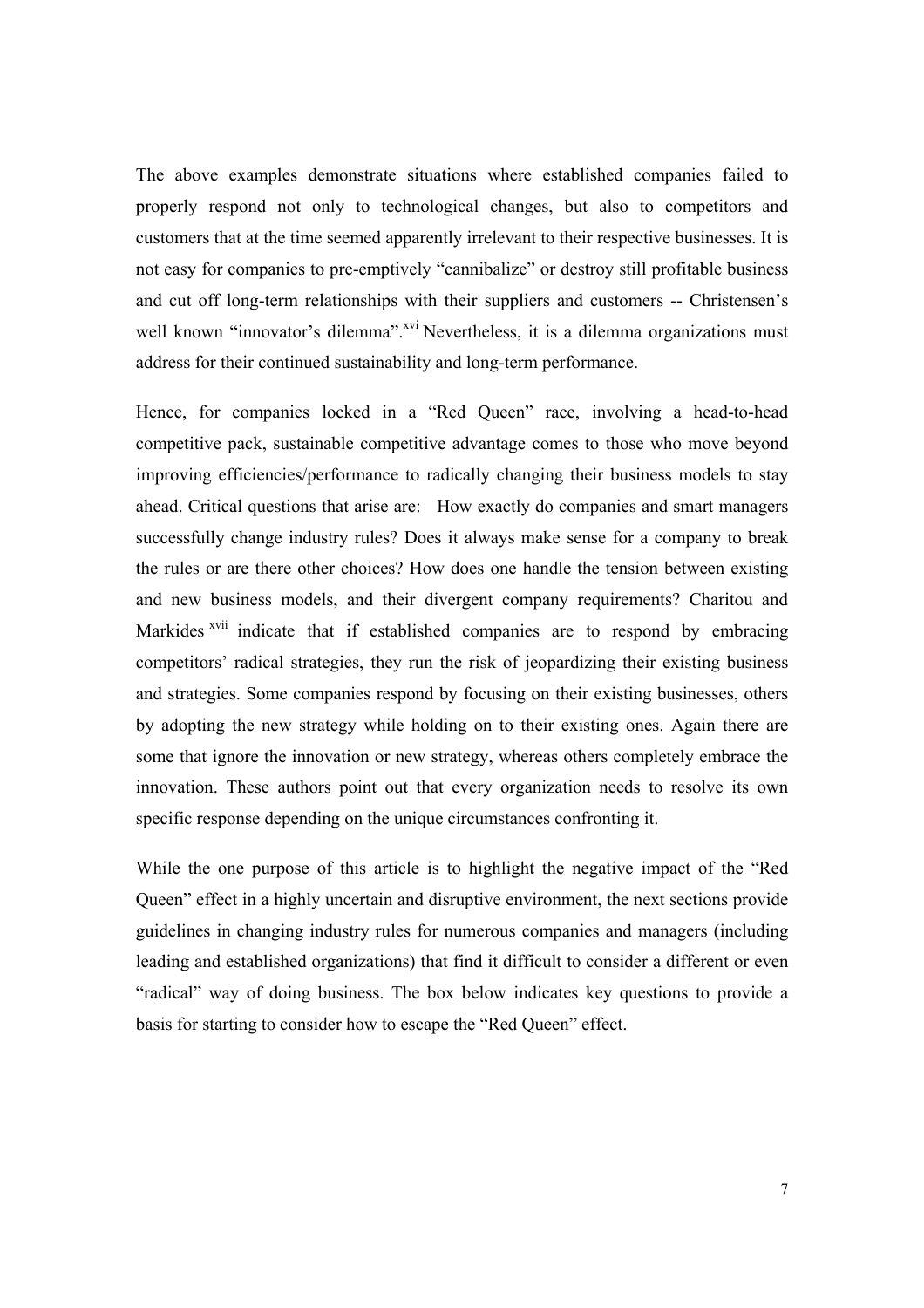## **Does your strategy change industry rules?**

- 1. In your company, where do you just "work harder" where you should "work differently"? Are there strategies that focus solely on improving processes and systems while results show little difference or none at all (reaching a point of diminishing returns)?
- 2. Is your company committed to discovering new ideas and innovations? Does your company continuously strive to create new customer propositions (new products/services/customer experiences)? Is offering new customer value number one on your list in developing business models?
- 3. Does your company co-evolve collaboratively and competitively in creating (or responding) to radical strategies? Does it network and configure itself with other companies and individuals (including customers) in search for value creation? Does it react in time to what other firms, customers, etc. do, or even anticipate what they will do, by engaging and co-evolving with important members of the business ecosystem?
- 4. Does top management have a mechanism that enables/encourages members of your company to be creative and innovative? Does it listen to the "voice of the people" at all levels of the company? Are employees encouraged to speak up without worrying about reprisal from top management? Can they easily voice what changes are needed? Do all employees contribute to the process of making your company a "better company"?
- 5. Is there a diverse population of people of top executives and other members in your company – those with various past experiences and perspectives, newcomers, different age groups, etc? Does your company make sure it benefits from these different skills and knowledge?
- 6. Does your company have a diverse, but related, "robust adaptive" strategies? Does it continuously explore and exploit new opportunities and ideas that it keeps in its portfolio? Do the strategies evolve over time and with changes in the business environment?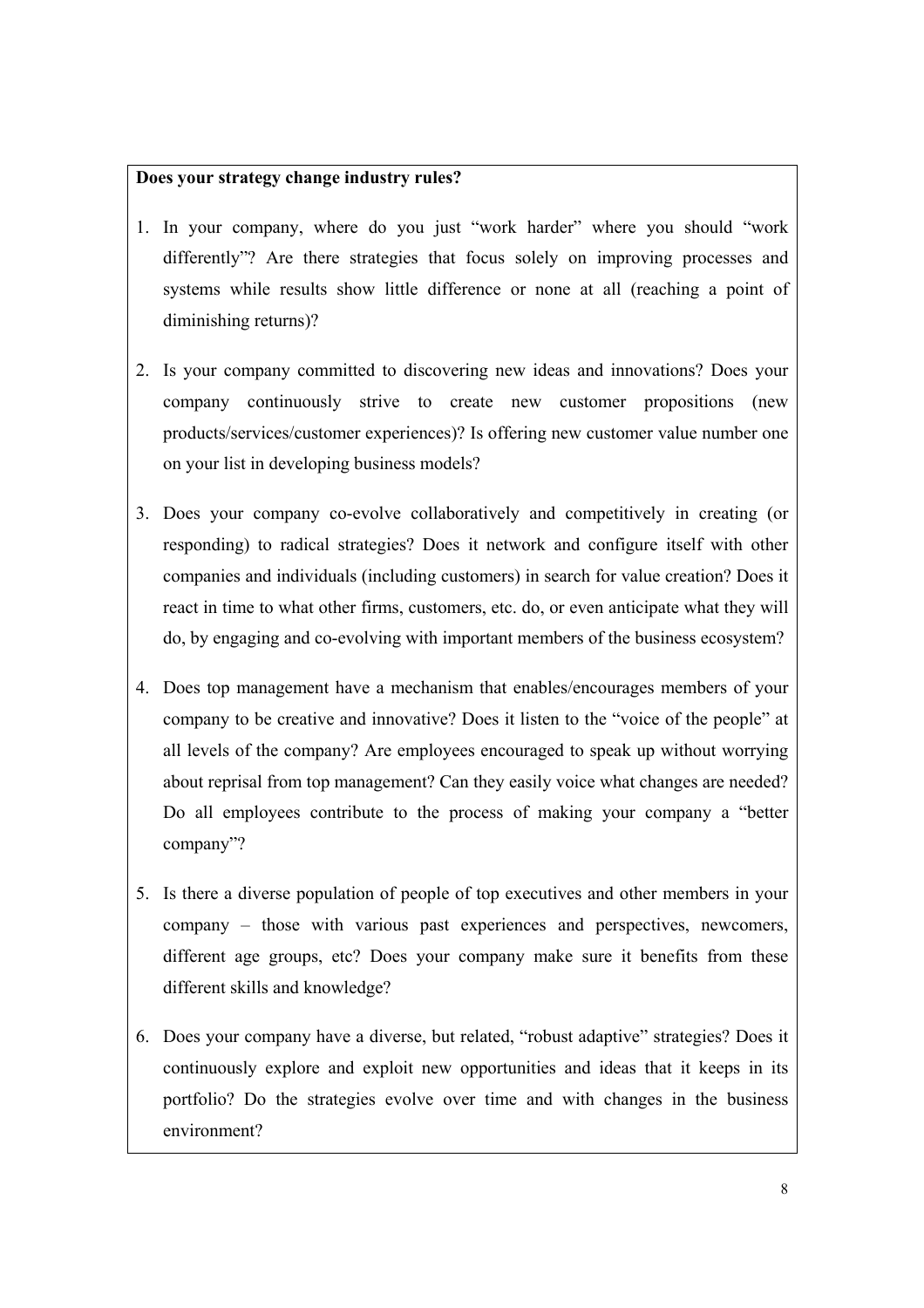7. Is the portfolio of strategies closely monitored and decisions made in good time regarding their feasibility (i.e. whether to commit to them or abandon them)? Do managers make sure they are not a drain on resources (e.g. human and financial)?

## **4. The Necessity of Expanding Strategy to Business Model Thinking**

It is essential to grasp the dimensions, perspectives, and core issues of business models if one is to comprehend the creation of new business models and changing the rules of how business is done in the (traditional) industry. Having a comprehensive and cohesive understanding of a business model and its key elements can provide important sources of competitive advantage. Several authors have attempted to define the term business model, and its core dimensions.<sup>xviii</sup> Although different in perspectives and number of dimensions, it seems that some consensus of the nature of a business model and the systemic thinking under-girding it can be used for our purposes.

### **Nature of a Business Model**

The term "business model" can be defined as:

The particular business concept (or way of doing business) as reflected by the business's *core value proposition(s) for customers*; its *configurated value network* to provide that value, consisting of *own* strategic capabilities as well as *other* (e.g. outsourced/allianced) value networks; and its *leadership and governance enabling capabilities* to continually sustain and reinvent itself to satisfy the multiple objectives of its various stakeholders.

This definition proposes the basic generic elements in business models to be:

- new customer value proposition(s);
- a value network configuration for that value creation; and
- leadership capabilities that ensure the satisfaction of relevant stakeholders.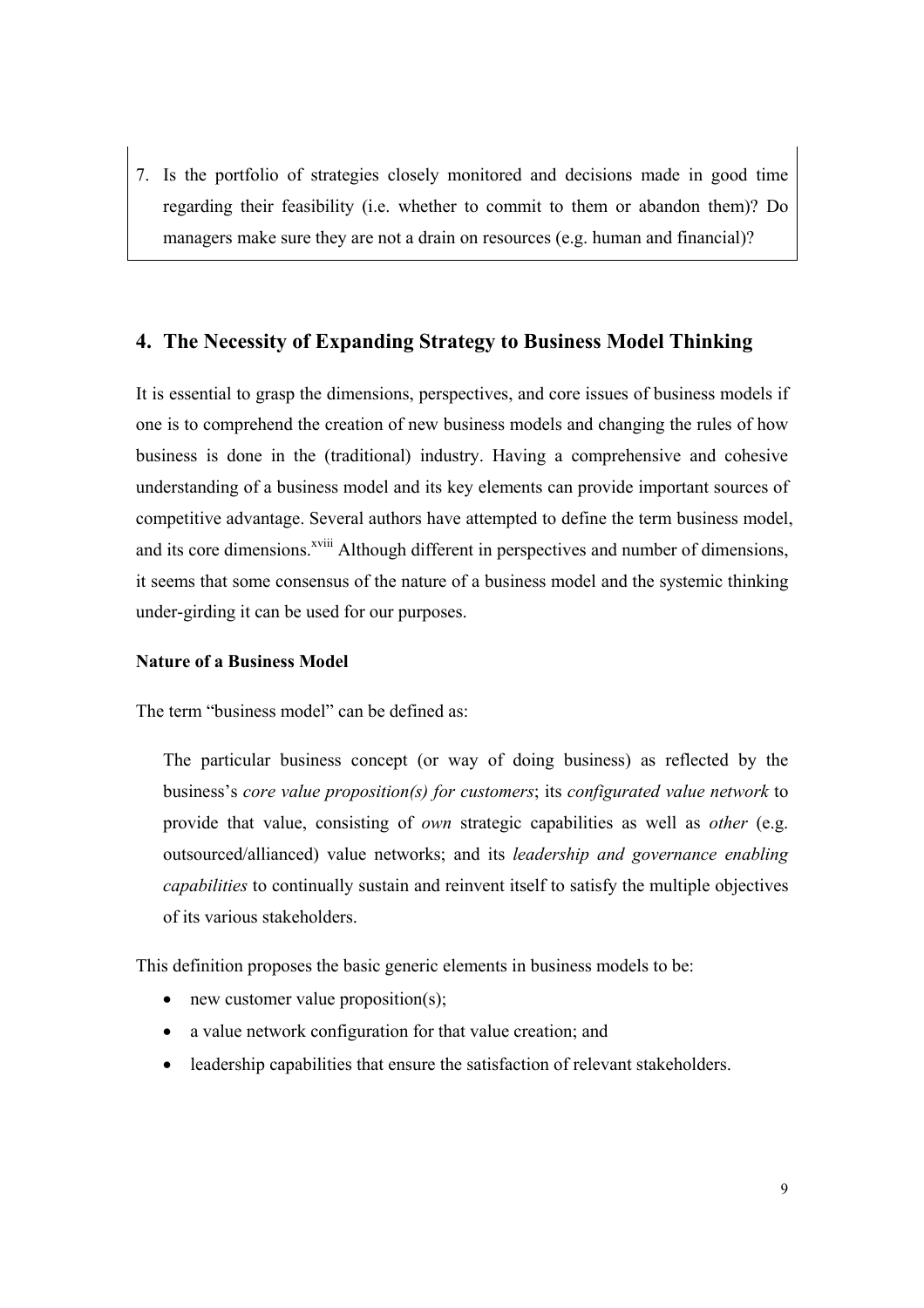Creating and offering new customer value proposition is the basis from which viable and successful business models can be created. Being first to offer such value will give an organization "monopoly profits" by achieving high returns before competitors start imitating and catch up. Being a first (or early) mover in responding to environmental change can give a firm major competitive advantage by creating a critical mass. $\frac{xx}{x}$  For example, FedEx attempted to offer a new customer value proposition by offering overnight delivery services. This strategy was feasible and succeeded to the point that industry incumbents were forced to adapt to the new industry structure and offer similar services<sup>xx</sup>

### **"Systemic" Business Model Thinking**

From a business ecosystem viewpoint, the strategy focus of an individual firm is to coevolve with the other players in the business community and to build co-opted capabilities in the ecosystem. Such systemic thinking is the basis of a business ecosystem mindset, with an understanding of the phenomena within the context of a larger whole.

The co-evolutionary process of interdependently collaborating in co-shaping the business landscape has led to a shift to a new strategic management paradigm - "systemic strategic management". This is the co-shaping of organizational value propositions through systemic organizational capabilities.<sup>xxi</sup> Industry clusters, for example, illustrate groups of competing, collaborating and interdependent businesses working in linked industries and other important entities (although concentrated in a geographic region, such as Silicon Valley). Clusters attract innovation and investment; enable technology and knowledge transfer; and foster opportunities for start-up companies.<sup>xxii</sup>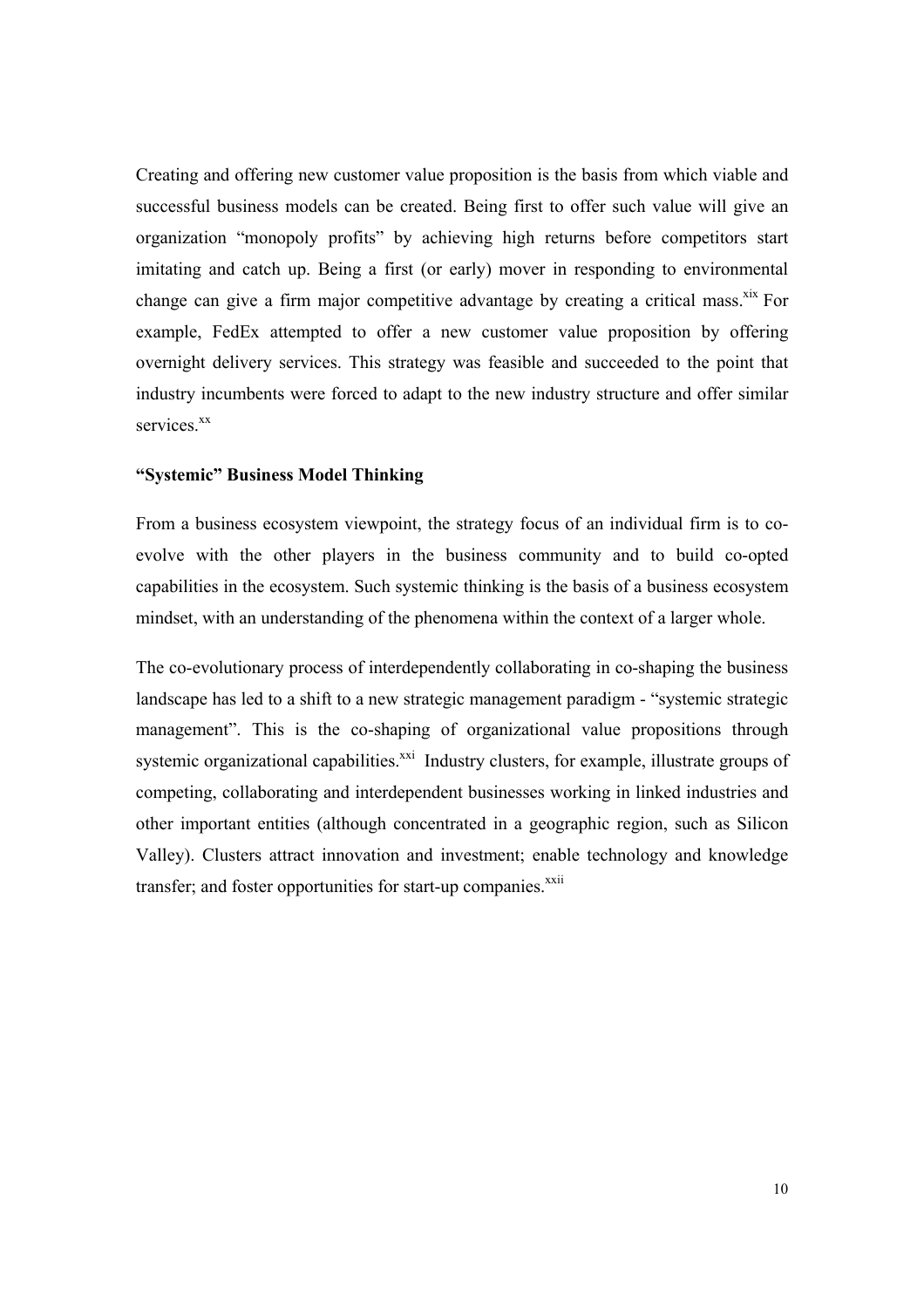# **5. Applying** *Sense-Testing* **to Your Business Model: a Tool to Dramatically Reinvent Your Business Model – and to Change Industry Rules**

Andy Grove of Intel has used the term "strategic inflection point" to describe the point (timing, place, extent) of discontinuous change in industry structure, where businesses subtly but discontinuously shift from the old business model to the disruptive new business model, thereby fundamentally changing industry dynamics. <sup>xxiii</sup> In most situations, industry inflection points emerge initially too small to be discerned, but then overwhelm the industry in such a way that leaves it essentially altered (as evidenced by Encyclopaedia Britannica and MP3). This is mostly due to the inter-connectivity and networked nature of the "knowledge economy", and the emergence of critical mass over time. How well a business anticipates and recognizes such a transition, and how soon it adapts to the new rules, determines its future and sustainability.

In theory, it is easy to understand how the competitive landscape has changed and how crucial it is to constantly and radically renew one's business model. In actuality, however, it is challenging for established businesses to sever existing lucrative businesses, physical assets, customers and suppliers, and to "break the rules". How do managers go about in understanding and "sensing" new business models for strategy inflection? – we propose a *sense-testing* approach.

### **What is** *Sense-Testing***?**

Sense-making could be defined as the conceptual or constructed "mental frames" that are used as filters and references to interpret cues picked up from events and objects. For instance, identities are constructed in the process of sense making. But since the "world" is constantly in the process of reconstruction, identity construction is a continuous activity whereby individuals look for ways and targets with which to identify. Organizational sense-making has, therefore, come about as the result of the need to make sense of the complex and discontinuous changes in the environment, and the limitations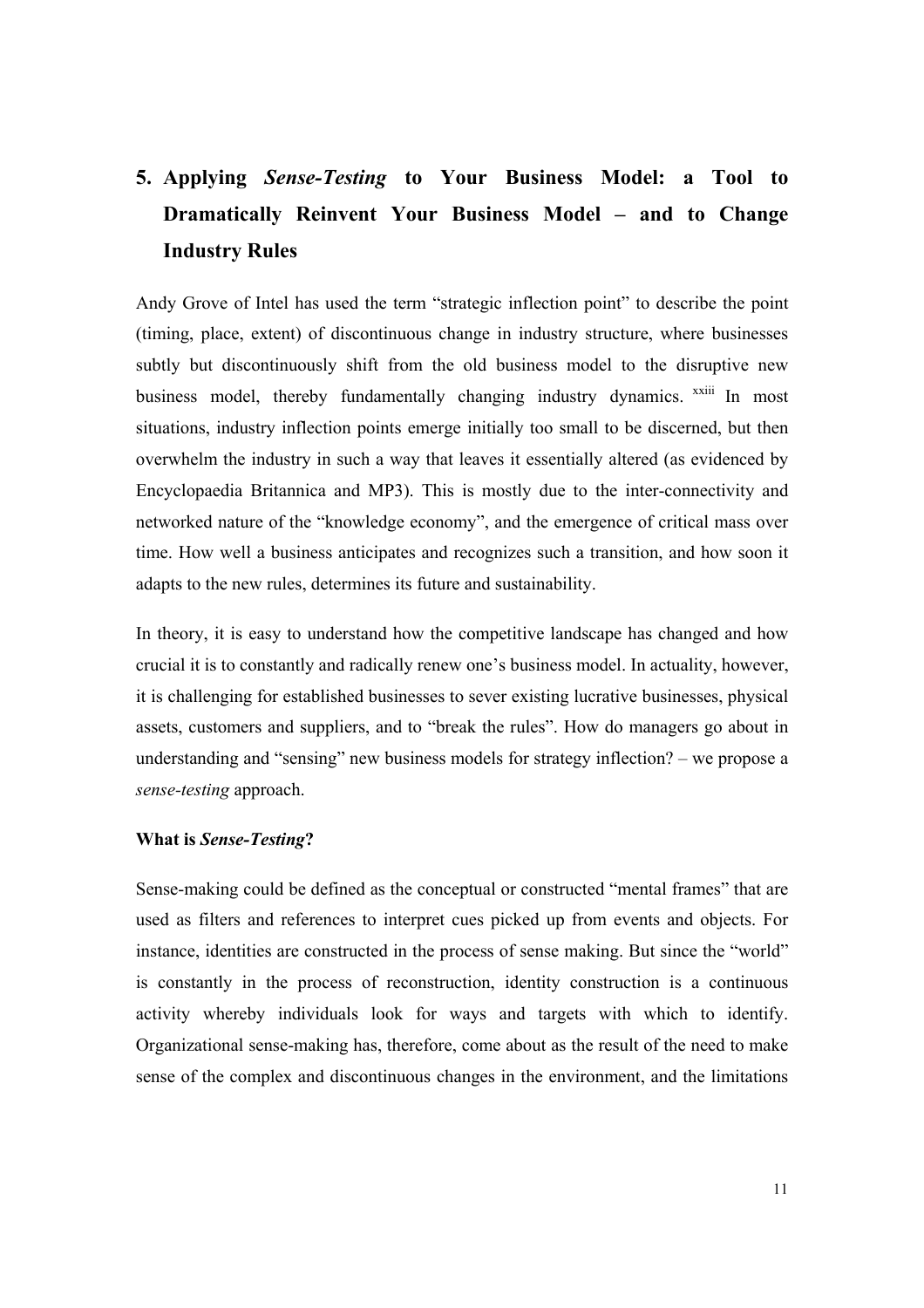of conventional strategies and managerial approaches to "doing business in the industry".<sup>xxiv</sup>

A systemic sense-testing tool (see figure below) helps companies grasp the concept of adapting and creating business models for strategic inflection. This tool enables managers to discern if the rules of the game could be dramatically changed, and, if so, if they can become the 'new industry' leader in actually changing the "rules of the game".

The four key dimensions described in the sense-testing tool affect the development of a potentially reinvented business model. These are: sensing reinvention of customer value propositions; sensing the impact and/or reinvented utilization of technology; sensing the reinvention of industry value chains and/or business system infrastructure, and sensing the sustainability of the potential reinvented business model.

- *Customer sensing*: Research indicates that the creation of dramatically new customer value propositions and/or sensing potential breakthrough change in customer behaviour are the initial driving forces behind sound new business models. Does the value proposition dramatically improve/satisfy customers' needs and wants, or does it create new customer segments? And if it does so, is customers' ease of transition/acceptance slow and difficult, or fast and swift?
- *Technology sensing*: This indicates the relative strength, direction and impact of technology on new customer value propositions and the business network. Is the available technology still efficient in communicating and delivering new customer value propositions? Or is it becoming obsolete, and perhaps even a new and better technology is being developed (e.g. the Internet replacing catalogue and mail order)? When a new business model is proposed, does the available or proposed technological infrastructure enable quick organizational reconfiguration? (see the next point about reconfiguration).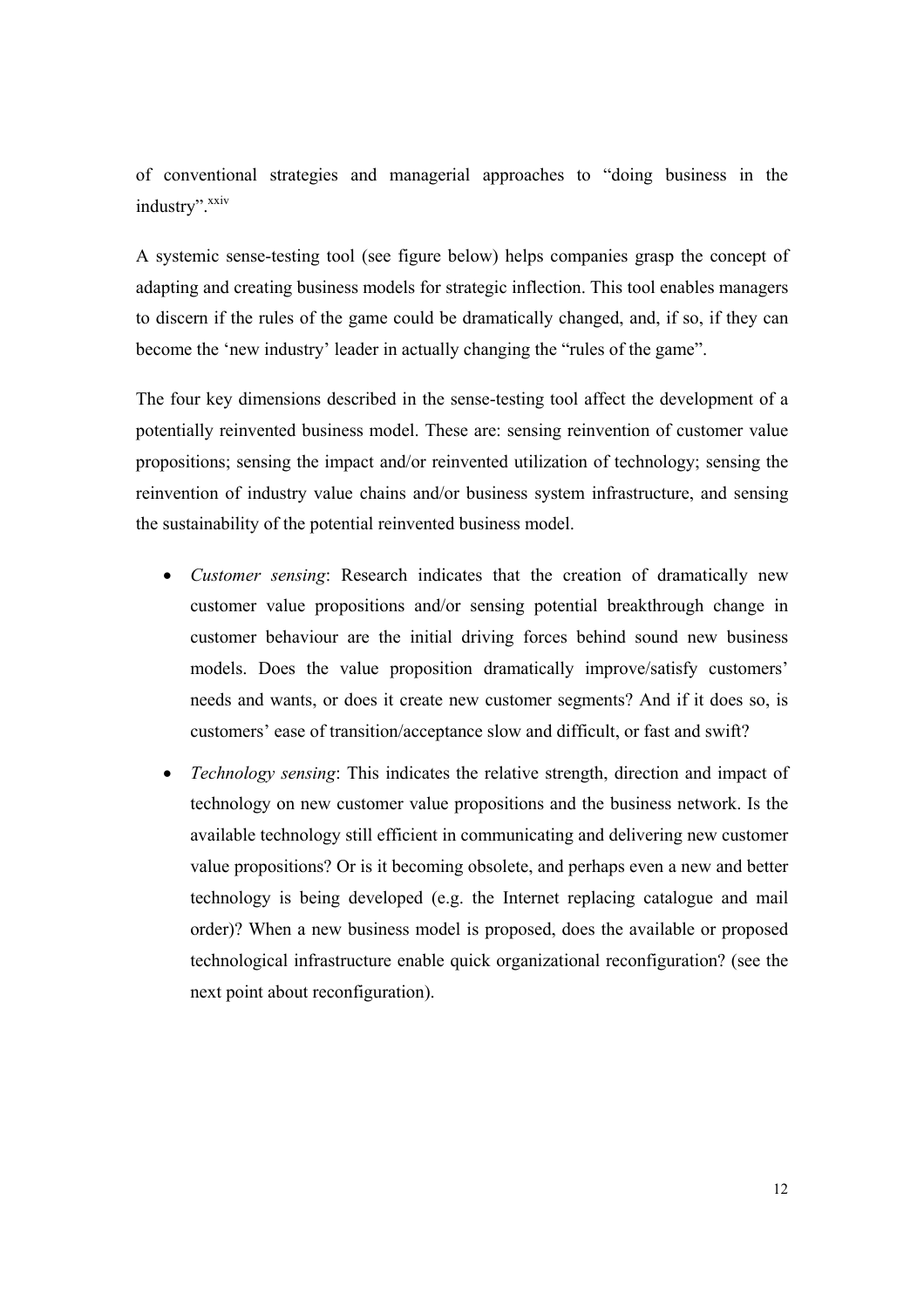

**Figure:** Sense-testing Key Elements of Business Models for Industry Inflection

• *Business infrastructure sensing*: The business environment is a "networked economy" consisting of various business systems, where a company co-evolves with selected organizations (suppliers, competitors, etc.) and individuals (customers, employees, etc.) in creating/responding to new business models. Is the company (internally) reconfigured and organized in such a way that enables it to offer new value propositions? Is the (external) value system configured with the necessary suppliers, customers, even competitors and other critical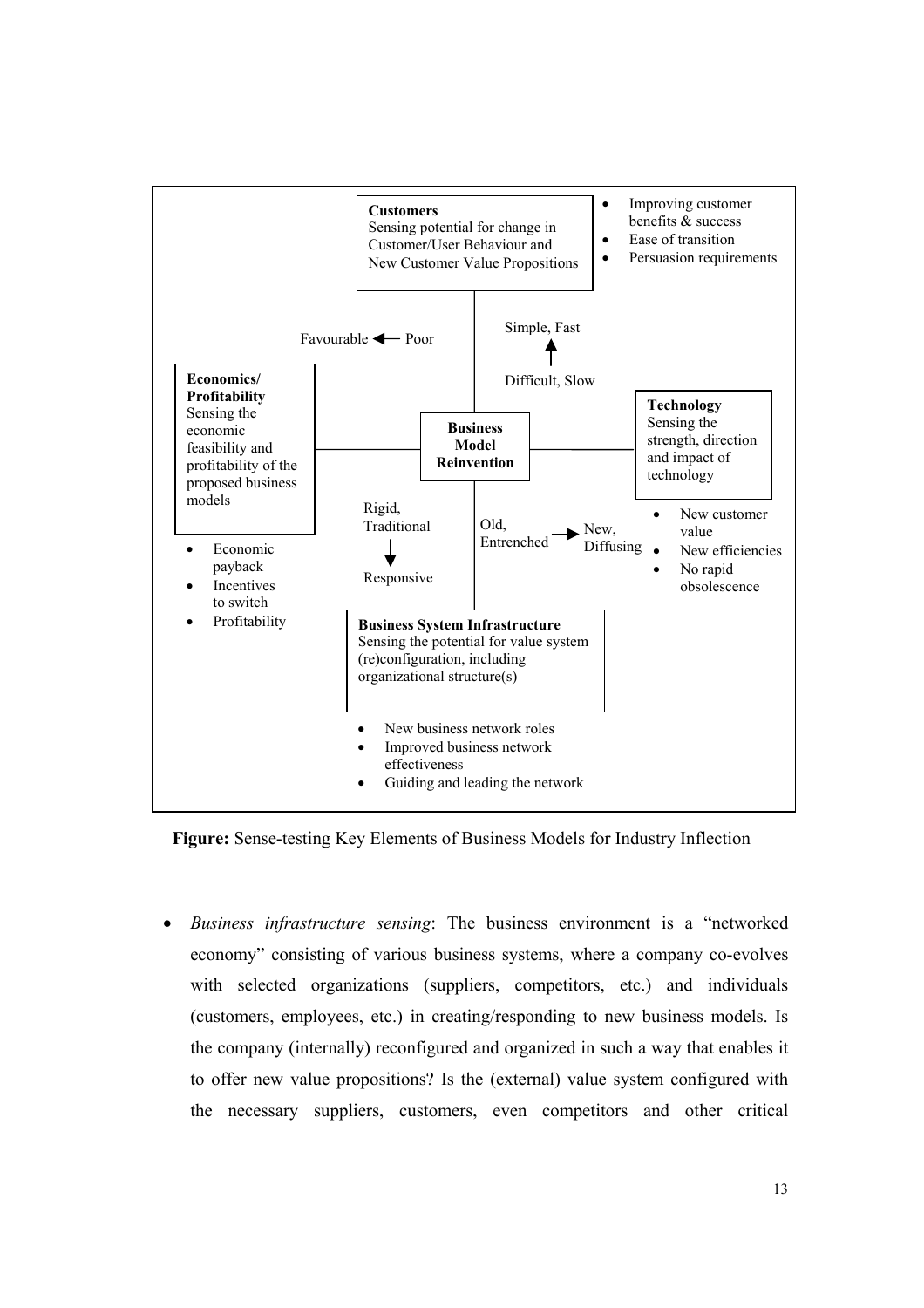stakeholders? Simply put, this sense-testing refers to the relative responsiveness of the traditional business network to reconfiguration, or the options for reinvention of business systemic infrastructure (internal and external).

• *Economics/profitability sensing*: The proposed strategy/strategies should be evaluated as sustainable and relatively inimitable by competitors. They should be economically feasible if they are to sustain the company and support other strategies get under way. Economic payback is also needed to make it possible for the company to experiment with opportunities and innovation without shortage of funds. The proposed strategy may not be groundbreaking and a particularly lucrative undertaking, and every model may not turn out to be economically feasible in the end, and that is why it is important to have a diverse (robust) range of strategies to minimize the risk of unsustainable strategies.

Looking at the four sense-testing dimensions in conjunction, the higher the acceptance potential of the value proposition that appeals to a larger customer base, the higher the acceptance of new technological standards and business infrastructures, and the greater the sustainability and profitability of the new business model, then the greater the likelihood of the success of a new business model. These four elements can be used by managers in determining which business models from the pool of strategies are feasible and possess acceptable success probabilities.

There are numerous companies (mainly start-ups and new market entrants) that have redefined their businesses in a radical way and successfully "transcended" traditional industry competitors. These include: Dell Computer (structuring a "direct sales" value chain of build-to-order manufacturing), Amazon.com (creating virtual stores that offer millions of new, used and collectible items), Starbucks (America's speciality coffee retailer, see the box "Starbucks – Redefining Customer Experience" below), Cisco Systems (manufacturing and selling scalable, standards-based networking and communication products that cover a wide range of customers' networking needs), IKEA (a global leader in a wide range of modern home furnishings and accessories), Nokia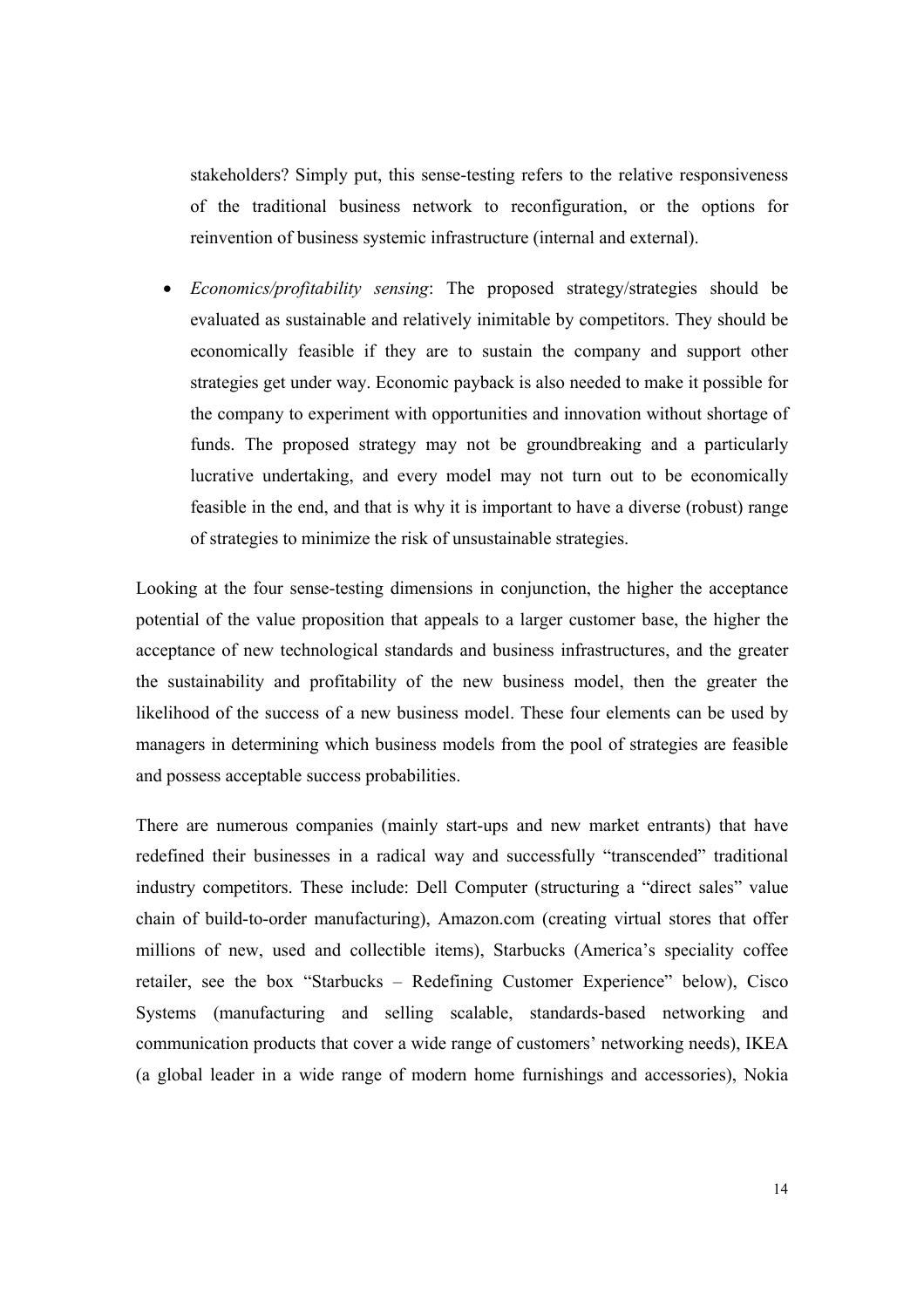(world leader in mobile communications – services including mobile telephony design to the manufacture and installation of broadband and multimedia network equipment).

# Case: Starbucks – Redefining Customer Experience<sup>xxv</sup>

Starbucks has recreated the "Italian espresso-bar" experience. From a local company it grew into a national success by concentrating on creating customer value proposition around freshly brewed espressos, cappuccinos, lattes, and a wide selection of other fancy beverages. It also offers a variety of fresh pastries and other food items, sodas, juices, teas, and coffee-related products and equipment. Its ever-growing customer base includes young, tech-savvy customers to moms with strollers to people who were combining work and a coffee break. Its stores accommodated a stream of over 5 million customers per week by 1998. Loyal customers patronized a Starbucks store 15 to 20 times a month, spending up to \$50 monthly. Some customers were Starbucks fanatics, coming in daily.

By 1997, Starbucks' success was prompting a number of ambitious rivals to scale up their expansion plans. Starbucks' closest competitor is Second Cup. Other small local and regional chains that aspired to grow into rivals of Starbucks include New World Coffee, Coffee People, Coffee Station, Java Centrale, and Caribou Coffee. In addition, numerous restaurants were picking up on the growing popularity of specialty coffees and started to serve a range of coffee drinks to their customers. The company also faced competition from nationwide coffee manufacturers such as Kraft General Foods, Procter & Gamble, and Nestle.

The company was constantly engaged in efforts to develop new ideas, new products, and new experiences for customers that belonged exclusively to Starbucks. Senior executives emphasized the importance of always being open to re-inventing the "Starbucks experience".

The company's efforts to greatly increase its sphere of strategic interest via its joint ventures, its move to sell coffee in supermarkets, and the possibility of marketing fruitjuice drinks and candy under the Starbucks label represented an ongoing drive to continually reinvent the way Starbucks did business.

In order to sustain the company's growth and make Starbucks a strong global brand, Senior executive Howard Schultz believed that the company had to challenge the status quo, be innovative, take risks, and alter its vision of who it was, what it did, and where it was headed. Under his guidance, management was posing a number of fundamental strategic questions: What could Starbucks do to make its stores an even more elegant "third place" that welcomed, rewarded, and surprised customers? What new products and new experiences could the company provide that would uniquely belong to or be associated with Starbucks? What could coffee be - besides being hot or liquid? How could Starbucks reach people who were not coffee drinkers? What strategic paths should Starbucks pursue to achieve its objective of becoming the most recognized and respected brand of coffee in the world?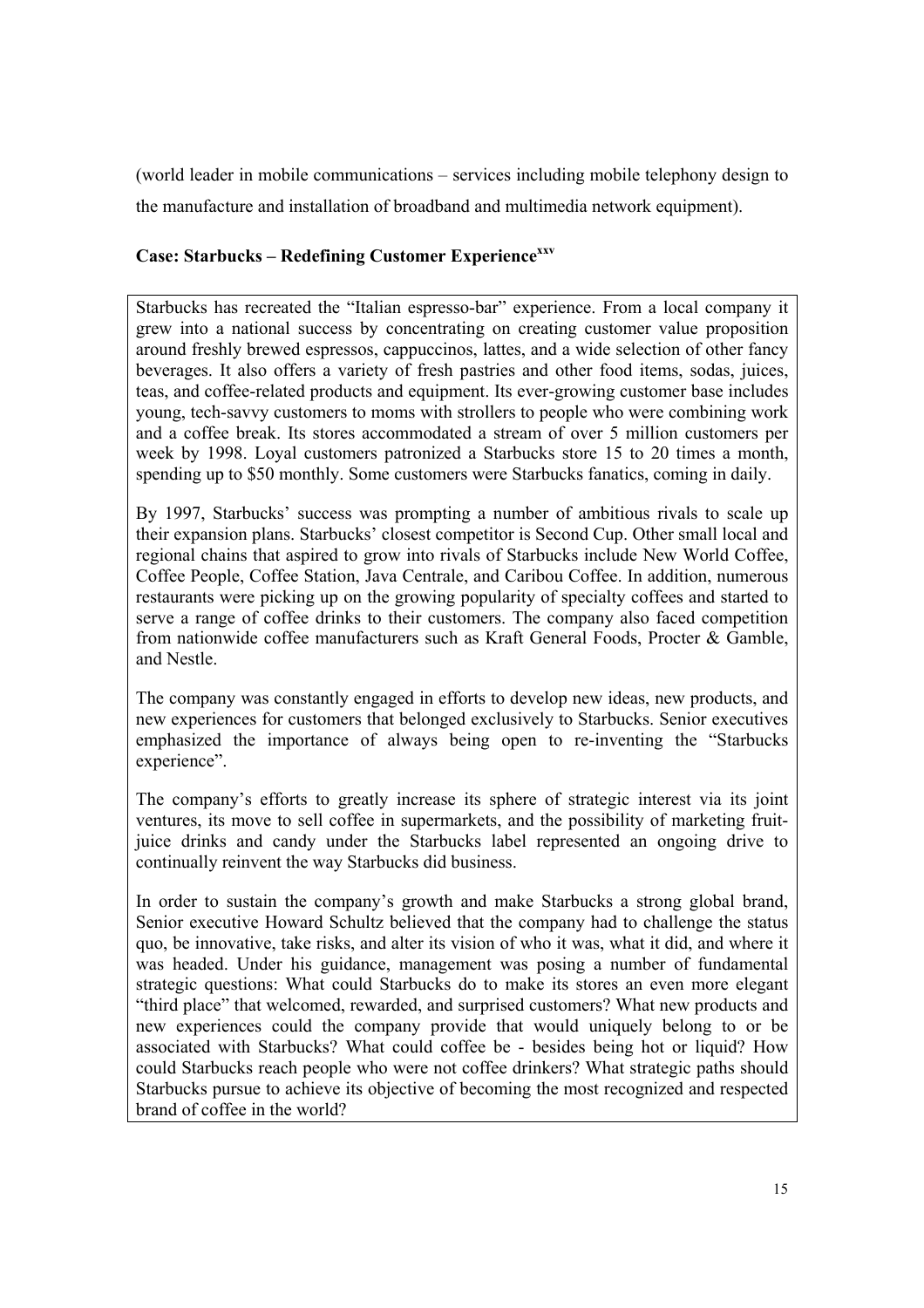Business model thinking, and application of the sense-testing tool in reinventing a business model, is aptly illustrated by how a major Australian wine company, BRL Hardy, reinvented its business model, thereby changing the rules of the global wine industry (see illustration box below).

# **Illustration: Applying the Sense-Testing Tool - How BRL Hardy reinvented its business model from a wine exporter to a global wine brand companyxxvi**

The Australian wine company BRL Hardy increased its 1991 international sales of US\$31 million to US\$178 million in 1998 when they realized the opportunity to build up a global wine brand, something previously unimagined in the highly-fragmented global wine industry. The Old World (European) wine industries of France, Spain, Italy, Germany and others are so fragmented in producers, cultivars and brands that it confuses consumers and retailers alike. A large supermarket store in Europe sells hundreds of different types and brands of wine made by a huge variety of producers, from the Old World and New World wine producers. The New World wine producers are from countries such as the USA, Australia, New Zealand, Chile and South Africa.

In most Old World wine countries, wines are labeled according to region, sub-region, and even village. In addition to that a vineyard in France can be further categorized according to its historical quality classifications such as the Premier Grand Cru, the (ordinary) Grand Cru, and so on. The world famous wine region Bordeaux alone has over 12,000 producers. Italy has over a million separated wine-growing units in private ownership. In Australia on the other hand, just four companies dominate 80% of the local wine industry, making for a more consolidated industry. It is this power of larger scale that allows New World wine producers to build up brand strength and distribution capability. The major wine importing countries are the United Kingdom and Western European countries such as Germany, Holland and Sweden, where the range of wine brands have proliferated five-fold in the past ten years.

In the early 1980's BRL Hardy found itself "trapped" in the shrinking market of the lower quality and price segment of the major wine importing markets, especially the UK. The business model was an "export company" model, built on significant quantities of low-margin wine products, with the large supermarket chains in the UK having the power to dictate wine styles, quantities, timing and prices. In world terms, BRL Hardy was a relatively small and entrepreneurial entity. Steve Millar, the managing director at the time, decided that the only way out would be to "change the rules of the game" and to come up with a new business model. He sensed that wine consumers were frustrated with the proliferation of wine brands and their lack of knowledge of relative wine qualities and service. He further sensed that there was no real global wine brand, while these were commonplace in soft drinks, beer and some high-alcohol spirits. He surmised that a global wine brand would make things easier for suppliers and customers, and could "free" him from the stifling power of large retailers.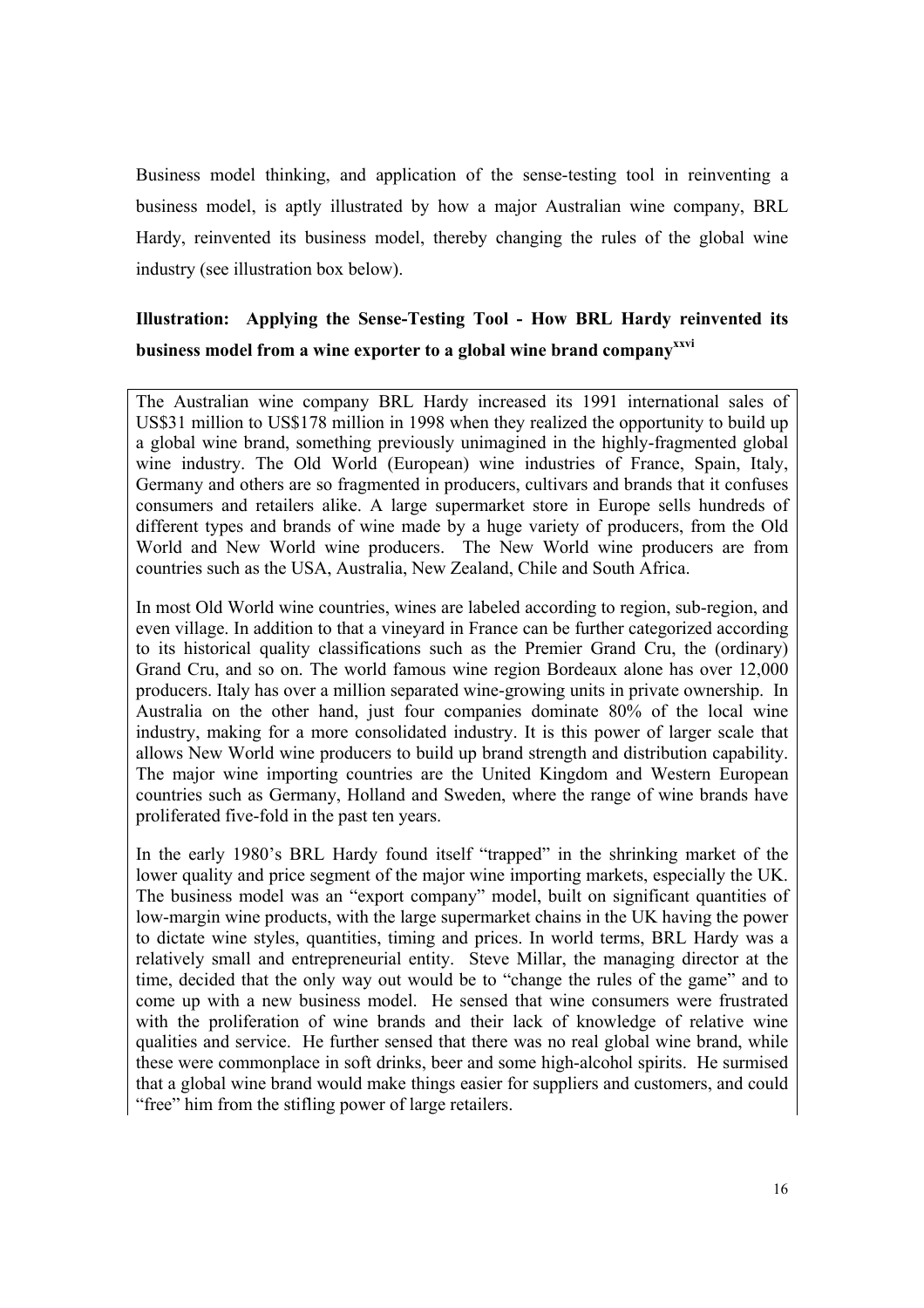A key issue was the eventual realization by BRL Hardy that the major knowledgeable wine customer need, or customer wine value proposition, was made up of three elements: well known global image; consistency of quality and availability; and "value-for-money". including affordability and competitive pricing. Once it is was clear that something had to be dramatically changed, it was important to have the necessary prerequisites to engage in disruptive change. In 1991, for example, Christopher Carson, an experienced international wine marketer, was appointed managing director of the company's UK operations. Over the next 18 months, he pruned three-quarters of the items in the fragmented product line, replaced half his management team, and began building a culture around globalism, creativity and innovation, and global value chain configuration and management. It was realized that dynamic new organizational capabilities were needed, and Hardy embarked on a targeted strategic alliance building with companies in Italy, Spain and the USA. These alliances added essential expertise, infrastructure and finance. Several mistakes were made in the process, but nothing survival-critical, and these eventually contributed to the learning experience and overall value-added of the new business model.

The company started to focus on integrated wine production, supplementing their Australian product line by sourcing and supplying wine from around the world. By breaking the tradition of selling only its own wine, Hardy was able to build the scale necessary for creating strong global brands and negotiating on equal basis with large retailers. The advantages of global sense making to Hardy have been clear and powerful: The company's range of wines – from Australia as well as France, Italy and Chile – responds to supermarket companies' need to deal with only a few broad line suppliers. Simultaneously, the scale of operations has supported the brand development so vital to transforming products from the commodity range.

A radical corporate strategy, as in the case of BRL Hardy, is to introduce new business models that challenge an industry's established rules of competition, or ways of doing business. Results have been outstanding. In Europe, the volume of Hardy's brands has increased 12-fold in seven years, making it the leading Australian wine brand in the huge UK market, and number two overall to Gallo in the United Kingdom. Hardy has evolved from an Australian wine exporter to a truly global wine company, utilizing global scope and scale economies and drawing on knowledge and skills from many parts of the world.

How did BRL Hardy escape the "Red Queen" trap of working harder and harder, but with little or no growth in product margins and profitability? In essence, utilizing the sensetesting tool described above:

- *Sensing* potential for change in customer need satisfaction, and *testing* for ease of acceptance, persuasion requirements, and particular combination of overall customer value propositions.
- *Sensing* the direction and impact of technology on wine styles, wine qualities, customer communications, wine value chains, packaging and marketing, and *testing* for new customer value, new efficiencies and new perceptions through expert use of relevant technologies.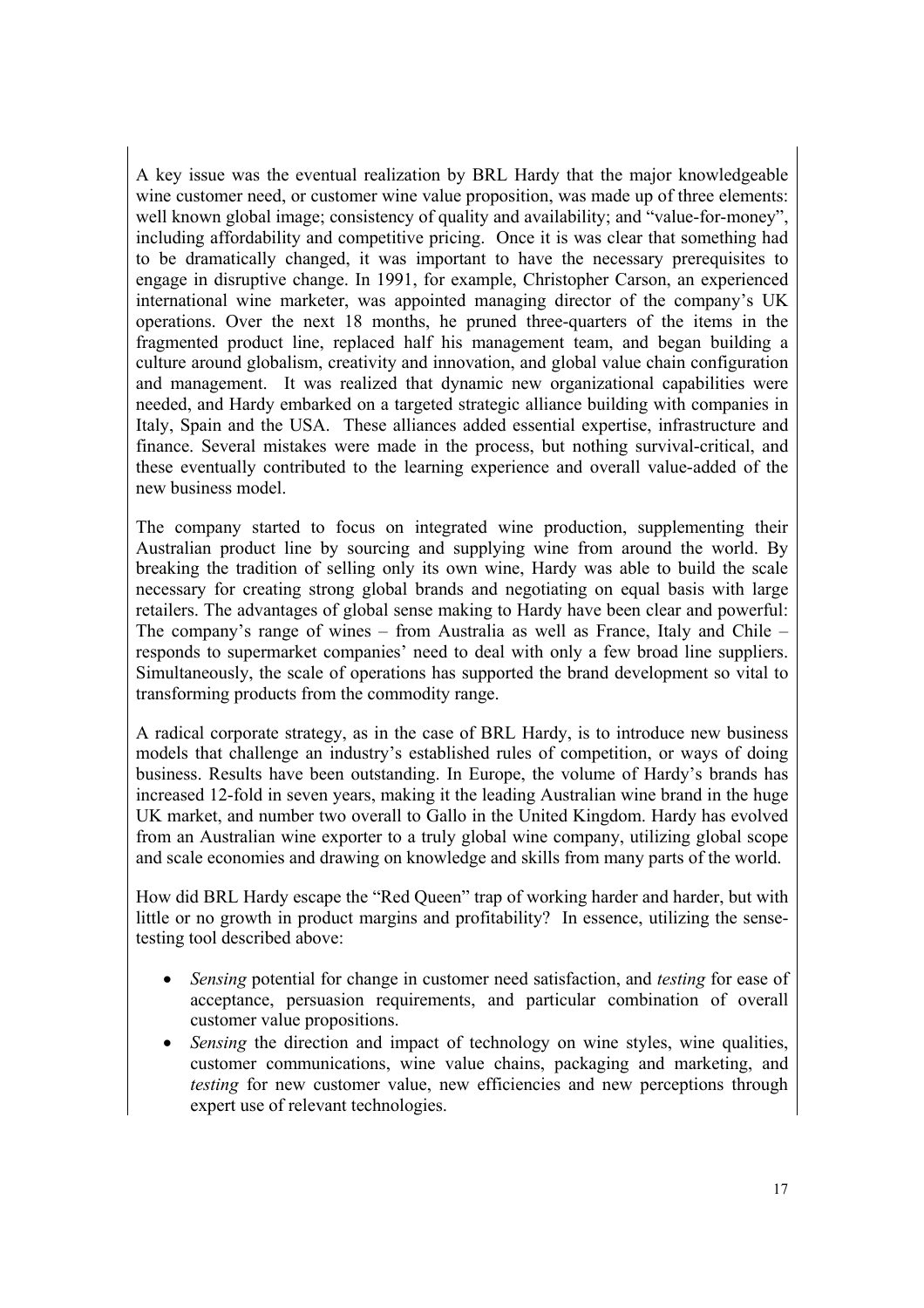- *Sensing* the potential for disruptive value system reconfiguration, which would eventually destroy its old business model, and *testing* for new business network partners and roles, and what leadership qualities would be needed for global wine business ecosystem leadership?
- *Sensing* the economic feasibility and profitability of the new business model, and *testing* for economic payback on investment, incentives for distributors, and overall ROI and long term shareholder growth (with various risk assumptions).

From the above illustration and case examples a number of key managerial lessons emerge, as discussed below.

# **6. Key Lessons for Managers in Applying the Sense-Testing Tool**

Six key managerial lessons in applying the sense-testing tool for development of disruptive new business models emerge:

## **1. They often arise in entrepreneurial entities or ventures**

It is a matter of fact that most disruptive innovations whether according to products, services, processes or business models have been made by small, young starting companies rather than by the larger incumbents. This is true for any industry if it is Dell (computer), Amazon (book retailing), BRL Hardy (wine) or, for example, Ryanair which has been turning the airline industry upside down since the late 1990's. It seems that the entrepreneurial thinking that is very often the strategic basis for doing business in those companies fosters unconventional, creative solutions in order to survive in the presence of the larger established competitors, or to enter a tough and saturated market with a significant advantage over incumbents. Larger incumbents mostly lack the kind of thinking and the flexibility to incorporate such an entrepreneurial flair, and need to launch entrepreneurial incubators and experimental ventures.

## **2. They disruptively change the way of doing business**

Once a disruptive new way of doing business has proved to be successful it will force other competitors to rethink both their strategies and business models in order to keep up with the development of a more challenging environment. While Amazon has been a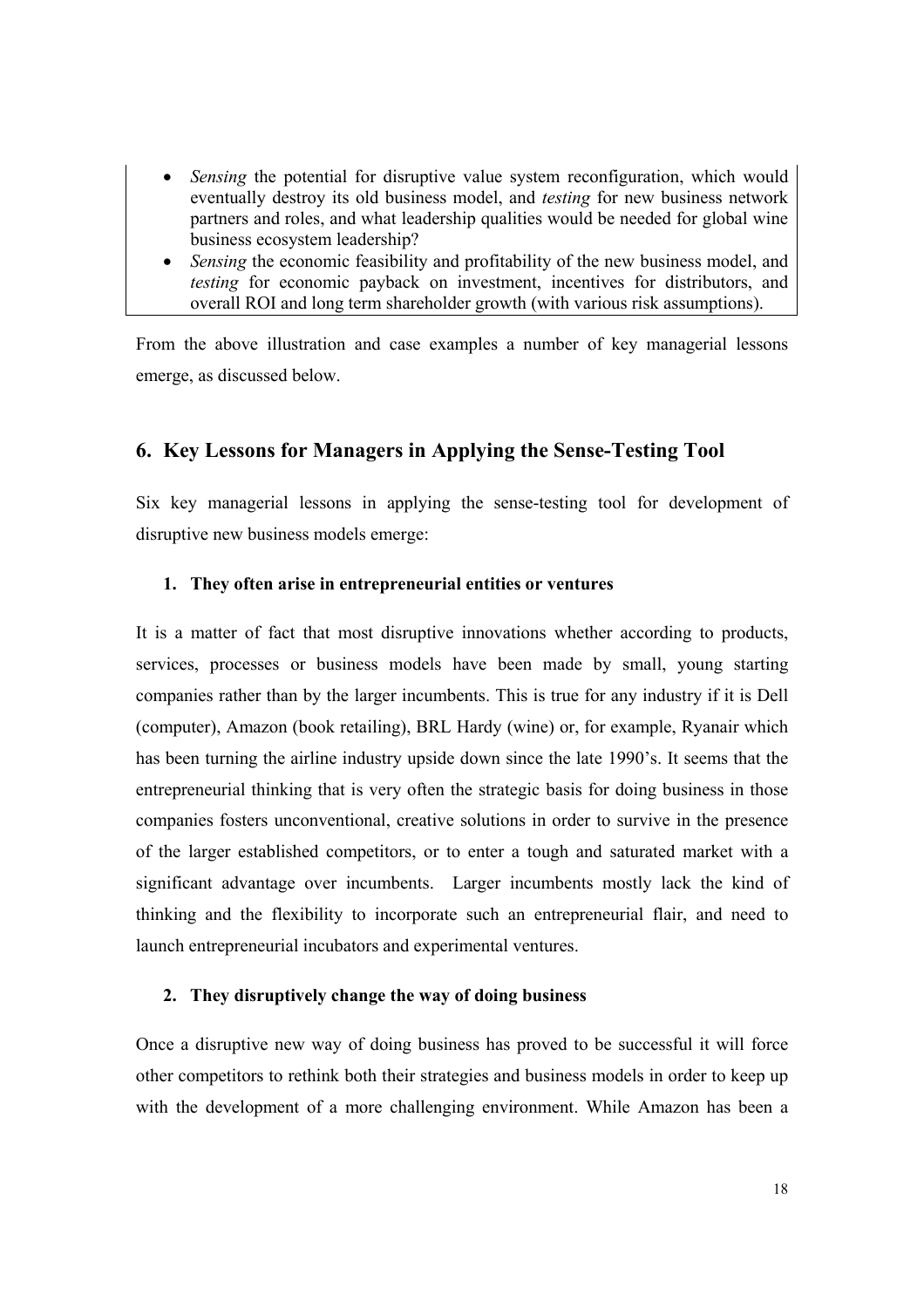positive example in regards to customer satisfaction and offers, it can be imagined that the effects of Ryanair might put larger airlines under even greater pressure (e.g. in regard to prices and overall customer value propositions) in future than they already have. BRL Hardy has disruptively changed the boundaries of global collaboration and knowledge sharing in the wine industry, away from only country-specific competition, brand proliferation and retailer power. The "rules of doing business" in the industry have been reinvented, with a new basis for competition – besides the old business models.

### **3. They are guided by visionary leadership**

The role of visionary, creative and strong - but not limiting leadership - cannot be emphasized enough. Whether we are talking about entrepreneurs like Bill Gates, or to stick with the example above, like Michael Dell and Steve Millar. In any phase of the organisational life cycle, the right enabling and guiding leadership is essential if the organisation would be able to achieve ambitious goals, especially to disruptively change the way of doing business.

#### **4. They posses an "open enterprise" mindset**

Original, creative and fresh ideas do not always come from within the single organization. Sometimes the radical "new-new" thing arises from external sources. Companies ready to be open to new influences from outside are those with the necessary mentality and courage to engage in necessary collaboration across borders, e.g. with customers, partners and even with traditional competitors.

#### **5. They are hard to imitate**

The question is what stops other computer manufactures to switch their business model to that of Dell's business model when it proves to be so successful? Why does the way of doing business of a disruptive model usually not become a model for the whole industry? In some cases this might happen, but more often the incumbent still stick to their old model and prefer only slight modifications. There might be several reasons for not doing so. Some are related to the entrepreneurial thinking and flexibility that those organizations might be lacking. But more often it is simply not possible to move out of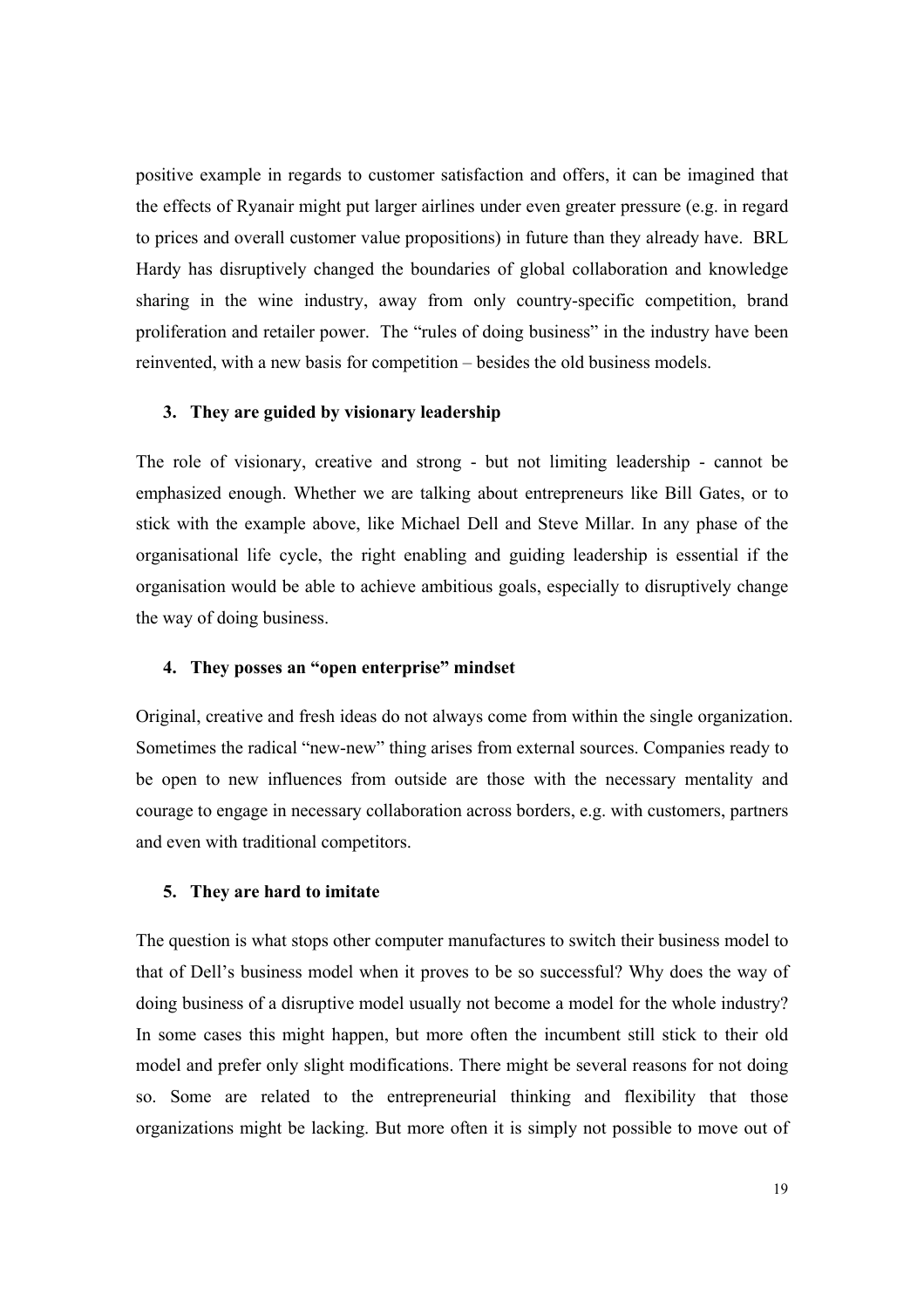the old structures even if they would like to because of existing contractual relationships and bargaining power of suppliers. Some industry players, e.g. retailers and even customers, might prevent a change in the business model and provoke retaliation if done against their will. On the other hand, the company might find it quite easy to distinguish themselves from the new competitor by their own way of doing things and benefit from the increased demand.

# **6. Business model change opportunities appear only very seldom (sometimes only once during the "lifetime" of a organization)**

It is astonishing that most companies, whether small or big, young or old, seem to be able to do this "leap into the unfamiliar", the revolutionary way of doing business, just once in their existence or for a very limited number. There might be the danger that a former leader of innovation becomes a laggard and a victim of more innovative companies itself. On the other hand, this doesn't necessarily have to happen. The major lesson is to be able to perceive the business model change opportunity, and to be able to grasp it while it is still possible to do so. Continuous sense-testing of possible reinvention of an existing business model needs to be done.

### **7. Conclusion**

Companies often respond to uncertainty by imitating other, usually competing, organizations. However, in an increasingly discontinuous environment, questioning the fundamental makeup of conventional mindsets is crucial for survival in the present, and especially to advance strongly in the future. For instance, had Sears, Roebuck & Co. fundamentally questioned their business model, they would possibly have succeeded in out-innovating their rivals such as Wal-Mart and Toys-R-Us. Best business practices and efficiency approaches and practices become vulnerable when the industry environment is ripe for dramatic reinvention, and companies should strive to be alert to take a possible lead in this, or at least be able to interpret such imminent changes for rapid adaptation and co-shaping of new customer value with other companies. Corporate survival in today's world depends on being ahead of the competitive pack in business model thinking and adaptation.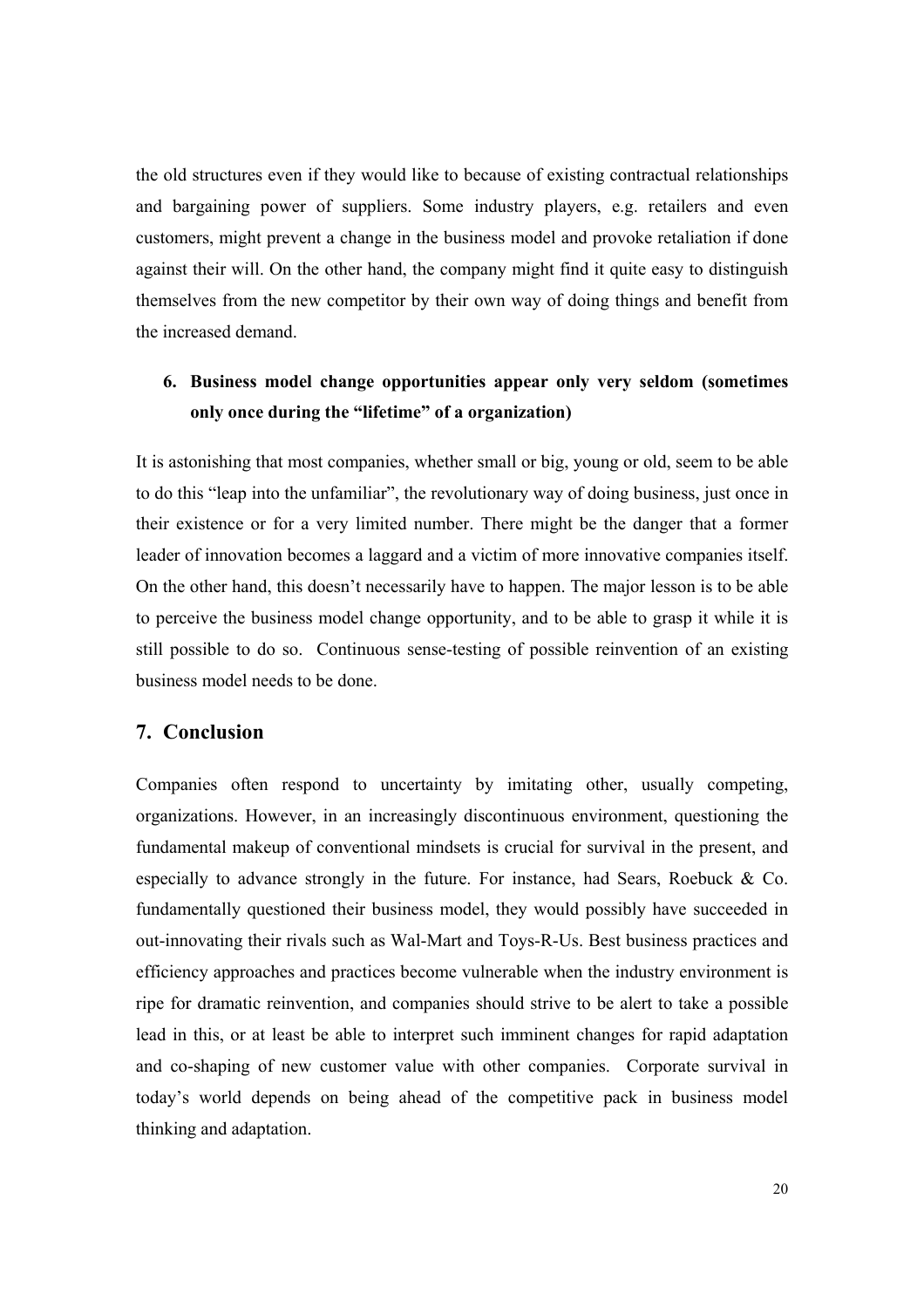The "Red Queen" effect illustrates that companies could easily lapse into a dead-end street which brings them faster to failure if they just work harder or try to improve traditional industry key success factors. This need not be a terminal situation, however. Managers and executives can use numerous means to come up with creative and new strategic ideas by continuously challenging what their company is doing and why it is doing it. By doing so, they will be able to discover new ways of doing its business – reinventing its business models in timely, appropriate ways. Constantly searching for something new through experimentation with new ways of doing business, and reinventing old ways, will provide a wide range of options to choose from in dealing with the uncertainty of the environment.

Having a broad view of the business landscape and the company within, companies can co-evolve and co-shape customer value propositions that reinvent the company's and industry's rules. The sense-testing approach provided in this paper assists managers and executives in identifying, developing and evaluating the key dimensions of a future reinvented business model. This tool can help evaluate the chances of a proposed new business model making it or failing.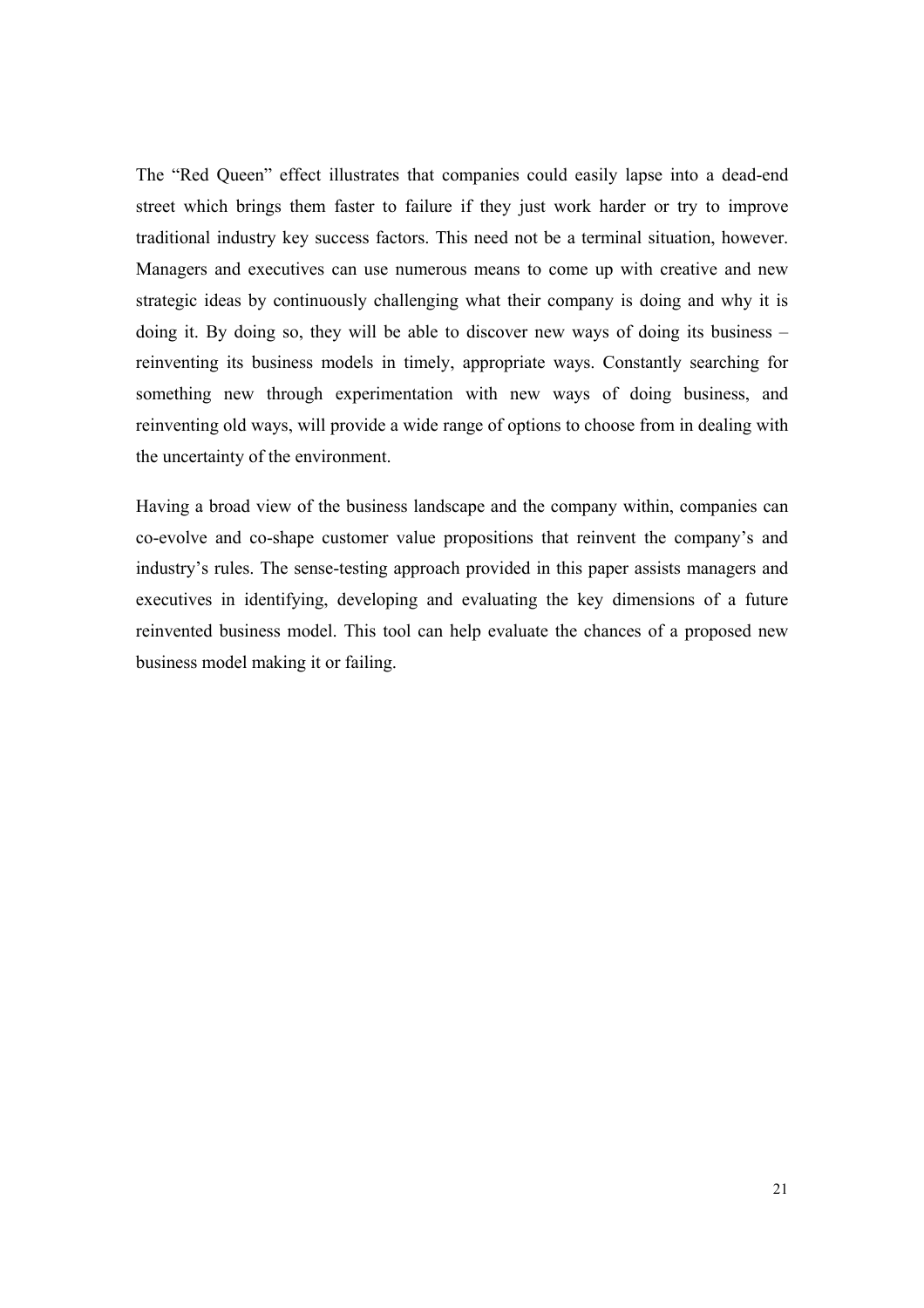## **About our research**

This study's conclusions are derived from two interrelated research streams. First, a seven-year quantitative and qualitative research study of more than 3000 interviews in collaborative studies and 64 expert interviews with leading authorities to, on the one hand, map patterns of the red queen effect and on the other hand purposeful managerial strategies to change industry rules. These studies include executives from firms such as Accenture, BCG, Cap Gemini Ernst & Young, DHL, McKinsey and Siemens, as well as scholars from institutions such as the Harvard Business School, Hitotsubashi University, IMD, MIT and the University of St. Gallen and a detailed case study of Siemens, one of the world's largest companies in terms of people.

Second, this study is grounded in our case research over the last nine years in large and small companies headquartered in North America (Accenture, Boston Consulting Group, Cap Gemini Ernst & Young, DHL, McKinsey), Europe (Bayer, BrainsToVentures, DaimlerChrysler, Infineon, Novartis, Roche, Siemens) and Asia (Motorola, NTT DoCoMo, Sony).

Case studies from a wide range of industries were used, including those from established organizations to new entrants into a market/industry, and from virtual, web-based companies to bricks-and-mortar and bricks-and-clicks ones. These comprise of IKEA, Old Mutual, Encyclopaedia Britannica, Dell, Wal-Mart, Amazon.com, e-Bay, Quicken, Microsoft, Xerox, Sony, Canon, Holcim, BP, GE, BRL Hardy, Kuoni Business Travel International, Unisys Switzerland, and Skandia Insurance.

Our focus was on strategy taking in today's rapidly changing, highly competitive business environment. The issue of the red queen effect and the need for companies to adapt their business model to change industry rules emerged from our research as the decisive factor on the edge of companies' success and failure.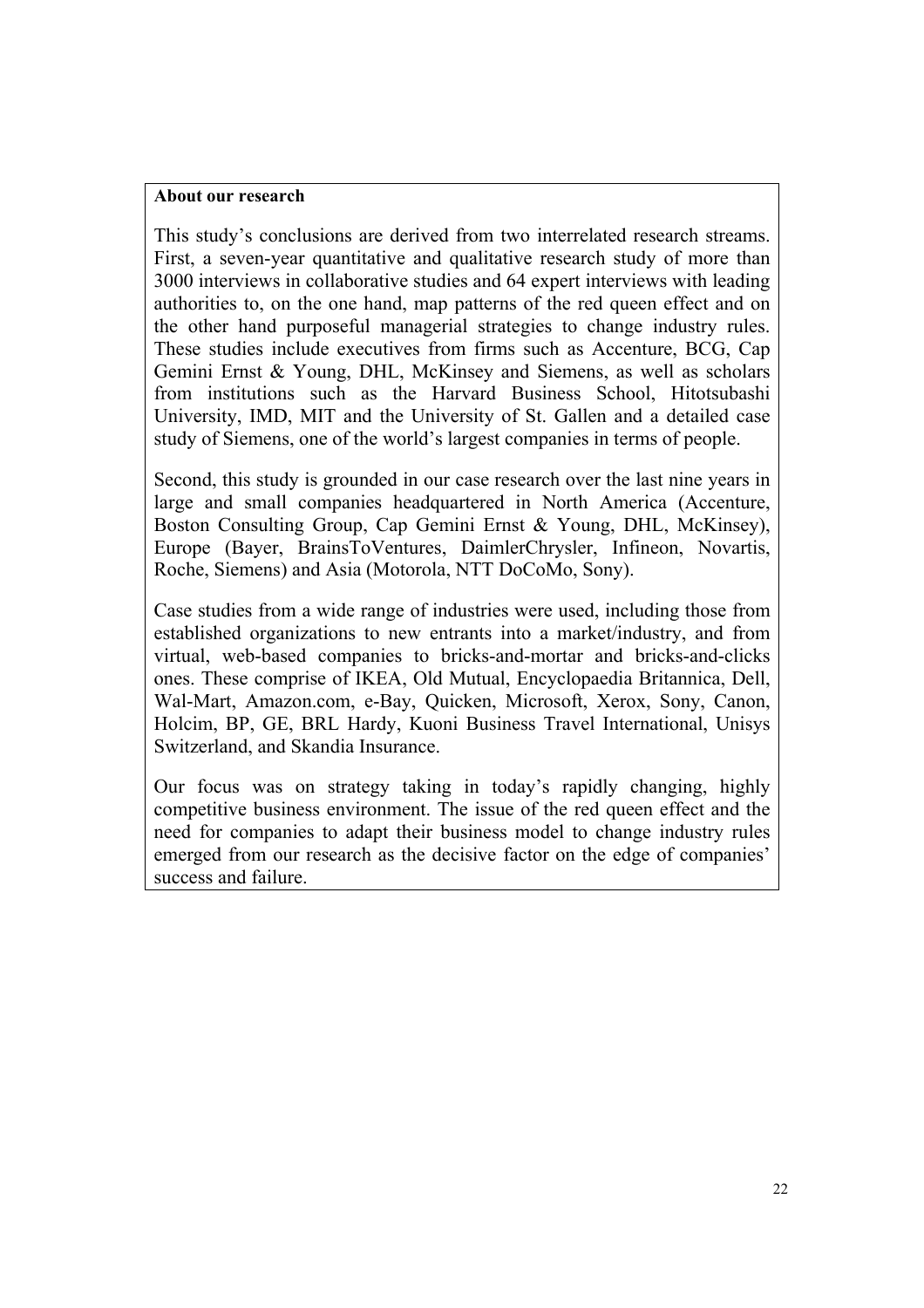### REFERENCES

 $\overline{a}$ 

<sup>i</sup> P.M. Senge and G.Carstedt, "Innovating Our way to the Next Industrial Revolution," MIT Sloan Management Review 42 (Winter 2001): 24-38; C.K. Prahalad and J.P. Oosterveld, "Transforming Internal Governance: The Challenge for Multinationals," MIT Sloan Management Review 40 (Spring 1999): 31-39; and R. Pascale, M. Millerman, and L. Gioja, "Changing the Way We Change," Harvard Business Review 75 (November-December 1997): 126-139.

ii W.P. Barnett and M.T. Hansen, "The Red Queen in Organizational Evolution," Strategic Management Journal 17 (Summer 1996): 139-157. The term "Red Queen" was first coined by Van Valen referring to Lewis Carroll's "Through the Looking Glass" where the Red Queen tells Alice she has to run faster to stay still (or stay in the same place). L. Van Valen, "A New Evolutionary Law," Evolutionary Theory (1973): 1-30.

iii P. Evans and T.S. Wurster, "Blown to Bits – How the New Economies of Information Transforms Strategy" (Boston: Harvard Business School Press, 2000).

iv A.A. Thompson and J.E. Gamble, "Starbucks Corporation", accessed June 2003, http://www.mhhe.com/business/management/thompson/11e/case/starbucks.html

<sup>v</sup> G. Hamel, "Leading the Revolution" (Boston: Harvard Business School Press, 2000).

vi For sources on discontinuities see: D. Tapscott, "Strategy in the New Economy," Strategy & Leadership 25 (November-December 1997): 8-14; K. Kelly, "New Rules for the New Economy – 10 Radical Strategies for a Connected World" (New York: Viking Penguin, 1998); P. Evans and T.S. Wurster, "Blown to Bits – How the New Economies of Information Transforms Strategy"; M. Gibbert, M. Leibold and S. Voelpel, "Rejuvenating Corporate Intellectual Capital (IC) by Co-Opting Customer Competence," Journal of Intellectual Capital 2 (April 2001): 109-126; S. Voelpel, "The Mobile Company: An Advanced Organizational Model for Mobilizing Knowledge, Innovation and Value Creation" (IFPM: St. Gallen, 2003).

<sup>vii</sup> E. Beinhocker, "Robust Adaptive Strategies," MIT Sloan Management Review 40 (Spring 1999): 95-106.

viii J. Moore, "Predators and Prey: A New Ecology of Competition," Harvard Business Review 71 (May-June 1993): 75-86.

<sup>ix</sup> M. Leibold, G. Probst and M. Gibbert, "Strategic Management in the Knowledge Economy: New Approaches and Business Applications" (New York, Wiley: 2002).

<sup>x</sup> E. Beinhocker, "Strategy at the Edge of Chaos," The McKinsey Quarterly, No. 1 (1997): 24-39.

xi W.P. Barnett, H.G. Greve, and D.Y. Park, "An Evolutionary Model of Organizational Performance," Strategic Management Journal 15 (Winter 1994): 11-28; and Barnett, "The Red Queen in Organizational Evolution," Strategic Management Journal 17 (Spring 1996): 139-157.

<sup>xii</sup> S.A. Kauffman, "Escaping the Red Queen Effect," The McKinsey Quarterly, No.1 (1995): 118-129.